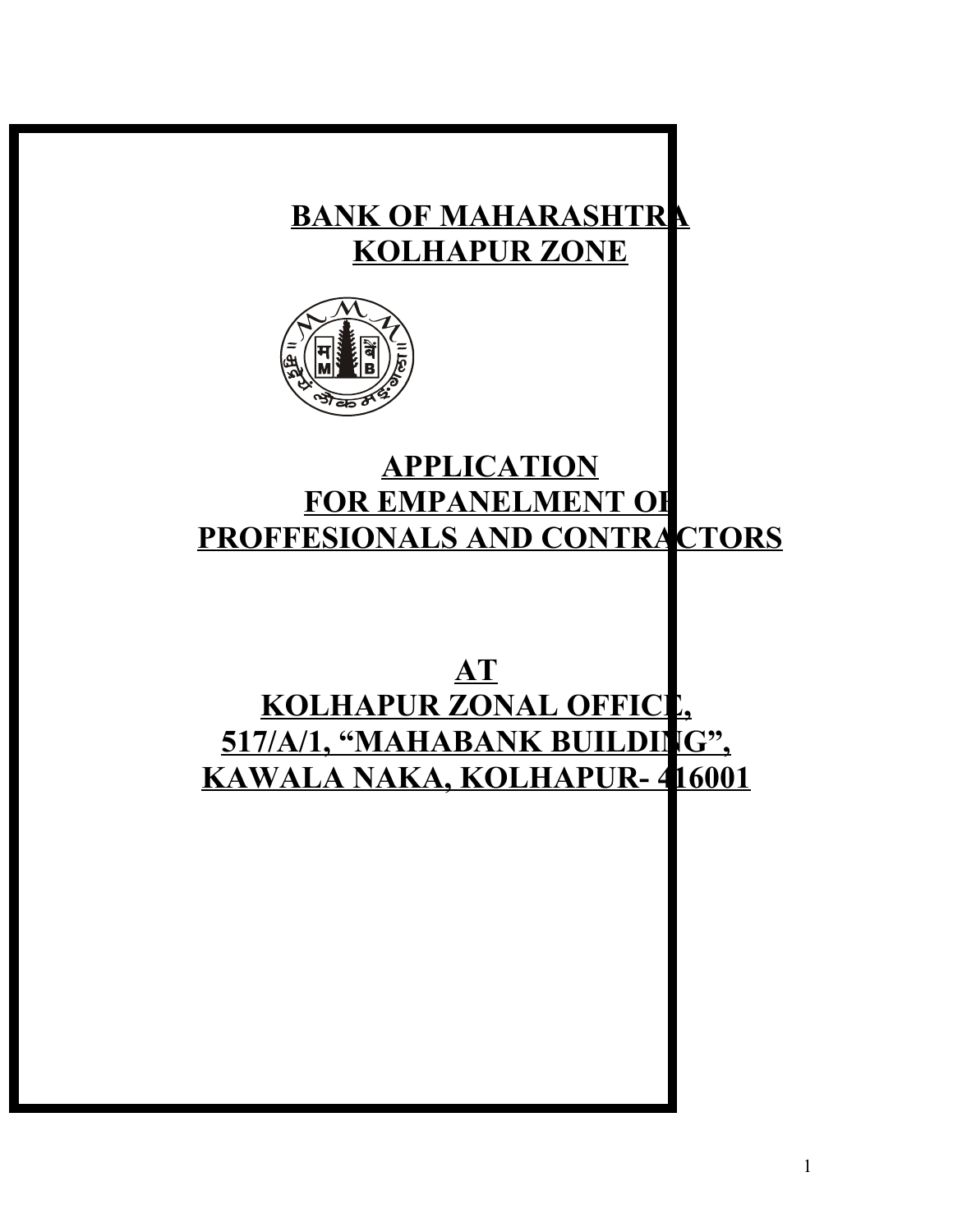# **INDEX**

| <b>Topic</b>                                               | Page No. |
|------------------------------------------------------------|----------|
| Index                                                      | 2        |
| <b>Empanelment Notice</b>                                  | 3        |
| General Instruction to Applicants                          | 4, 5     |
| Pre Qualification / Eligibility Criteria for Contractors   | 6, 7     |
| Pre Qualification / Eligibility Criteria for Professionals | 8,9      |
| <b>Application for Architects</b>                          | 10 to 14 |
| Application for Furniture Contractor                       | 15 to 19 |
| Application for Electrical Contractor                      | 20 to 24 |
| Application for Air-conditioning contractor/suppliers      | 25 to 29 |
| Declaration                                                | 30       |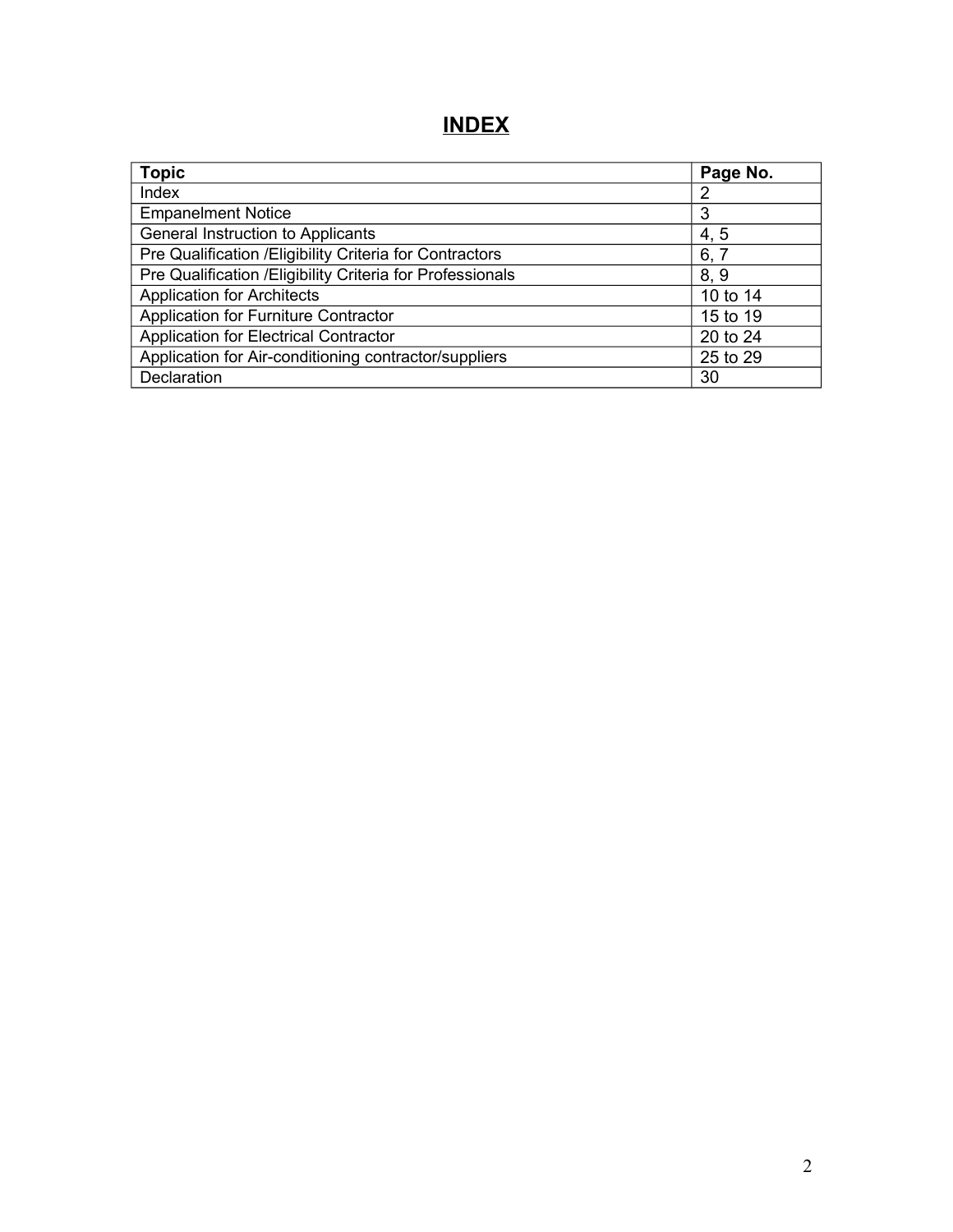### **Notice For Empanelment of Professionals/Contractors & Service Providers**

Bank of Maharashtra Kolhapur Zonal Office, 517/A/1, Mahabank Building, Kawala Naka, Kolhapur- 416001 is in the process of preparing panel of Professionals/ Contractors & Service providers and invites sealed applications from eligible Professionals/Contractors & Service providers in the field of Electrical/Furniture/Interior, Maintenance work, and professionals like Architects for empanelment.

- 1. The interested parties may collect the empanelment formats from Bank of Maharashtra Kolhapur Zonal Office, 517/A/1, Mahabank Building, Kawala Naka, Kolhapur- 416001 or the empanelment forms can be downloaded from our website [www.bankofmaharashtra.in](http://www.bankofmaharashtra.in/)
- 2. Date of Issue of empanelment notice. : 02.11.2015
- 3. Last date of submitting the empanelment Application: 16.11.2015 **up to 2:00 p.m.** at Bank of Maharashtra Kolhapur Zonal Office, 517/A/1, Mahabank Building, Kawala Naka, Kolhapur- 416001.
- 4. Date of opening of empanelment Application: 16.11.2015 at 4**.00 PM**. The Bidder may remain present at the time of opening of the empanelment form.
- 5. Sealed empanelment Application should be submitted super scribing the work/purpose "Empanelment for work".
- 6. Pre Bid Meeting : on 07.11.2015 at 3.30 p.m. at the above address
- 7. Bank of Maharashtra reserves the right to reject any or all empanelment applications without assigning any reason whatsoever.

Place: Kolhapur **Zonal Manager** 2016 **Place: Kolhapur** 2016 Date: 02.11.2015 Rolland Burner Controller Number 2016 North American American American American American American American American American American American American American American American American American American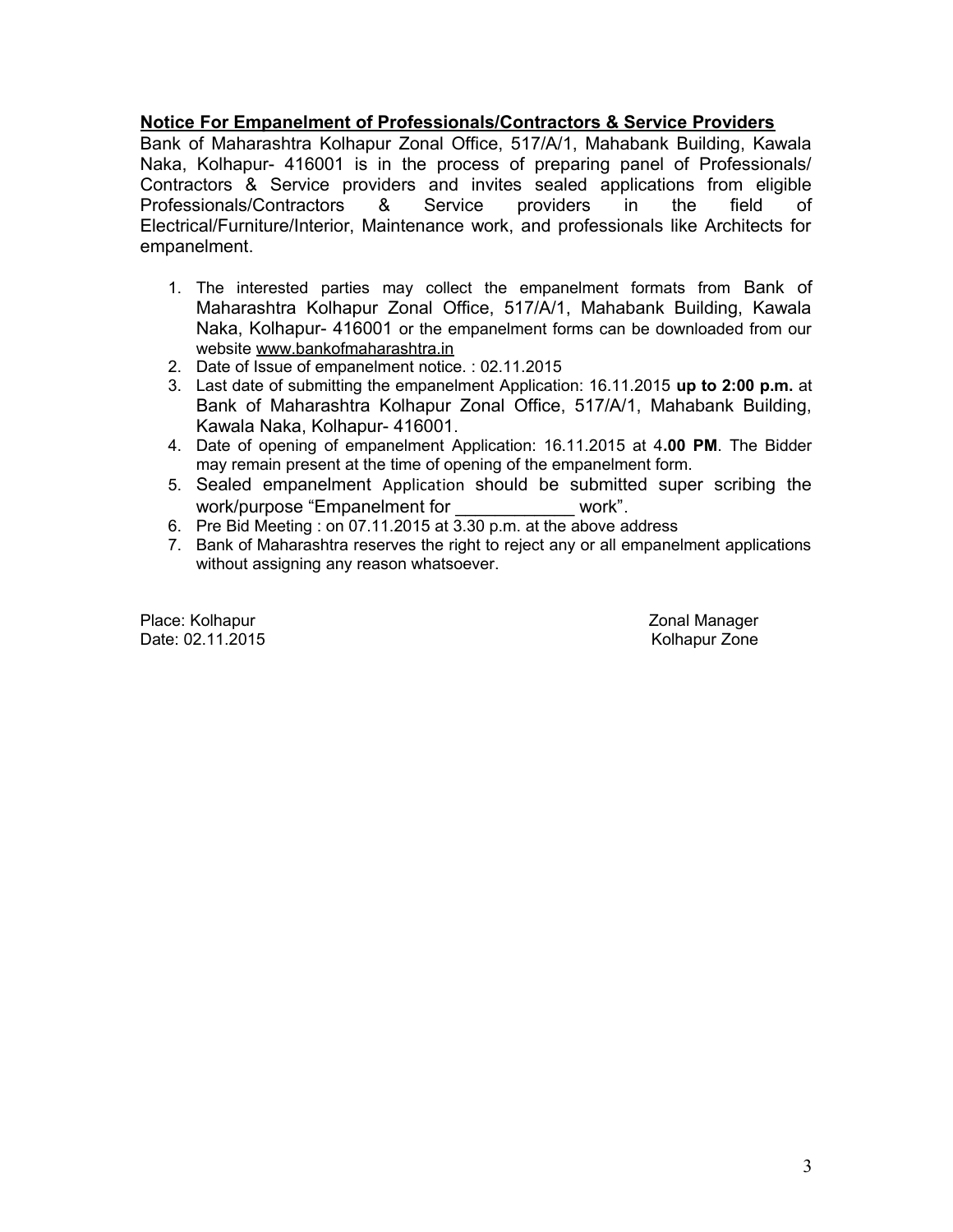### **EMPANELMENT OF PROFESSIONALS/CONTRACTORS**

Bank of Maharashtra is in the process of preparing panel of Professionals/ Contractors & Service providers (Vendors) and invites sealed applications from eligible & reputed Contractors & Service providers in the field of electrical /furniture/interior, maintenance work and professionals like Architects for empanelment, having valid registration with Nationalized Banks or CPWD/ MES/ PSUs/ Govt. Sector/ IDRBT, in appropriate class.

Professionals/Contractors & Service providers shall apply for empanelment in Prescribed format. The application forms/ document is also available on our website "www.bankofmaharashtra.in/". This can be used for purpose of submitting the application for empanelment. Application forms are also available at abovementioned address i.e. Bank of Maharashtra Kolhapur Zonal Office, 517/A/1, Mahabank Building, Kawala Naka, Kolhapur- 416001 between 11.00 am to 3.00 p.m. on all working days except Sundays & holidays (from 02.11.2015 to 13.11.2015)

### **INSTRUCTIONS TO APPLICANTS:**

Intending professional/ contractors/vendors are requested to furnish details about their firm, technical experience, competence and evidence of their financial standing as per enclosed format for considering their names for empanelment. The professional/ contractors/vendors should have **minimum five years of experience in the respective field.** The professional/ contractors/vendors applying for electrical works should have valid electrical licenses.

The professional/ contractors/vendors who intend to apply for more than one category have to apply for each category separately using appropriate application form. Intending professional/ contractors/vendors are requested to read the format carefully before filling the particulars.

Incomplete applications will not be considered.

Bank of Maharashtra shall approach the professional/ contractors/vendor's clients, corporations, organizations, etc. to verify their general reputation / competence. Selection of contractors will be based on the ability and competence required for good quality jobs to be performed by them.

The empanelment shall be made for a specific category. However, professional/ contractors/vendors empanelled in higher category shall be eligible for the works in the lower category. If the space provided in the format is insufficient for giving full details, the same may be given on a separate sheet of paper.

Information/details furnished by selected professional/ contractors/vendors, if found to be false at any time in future or any information affecting empanelment is willingly /unwillingly withheld & if it comes to the notice of the Bank at any point of time, the empanelment of professional/ contractors/vendors can be cancelled immediately.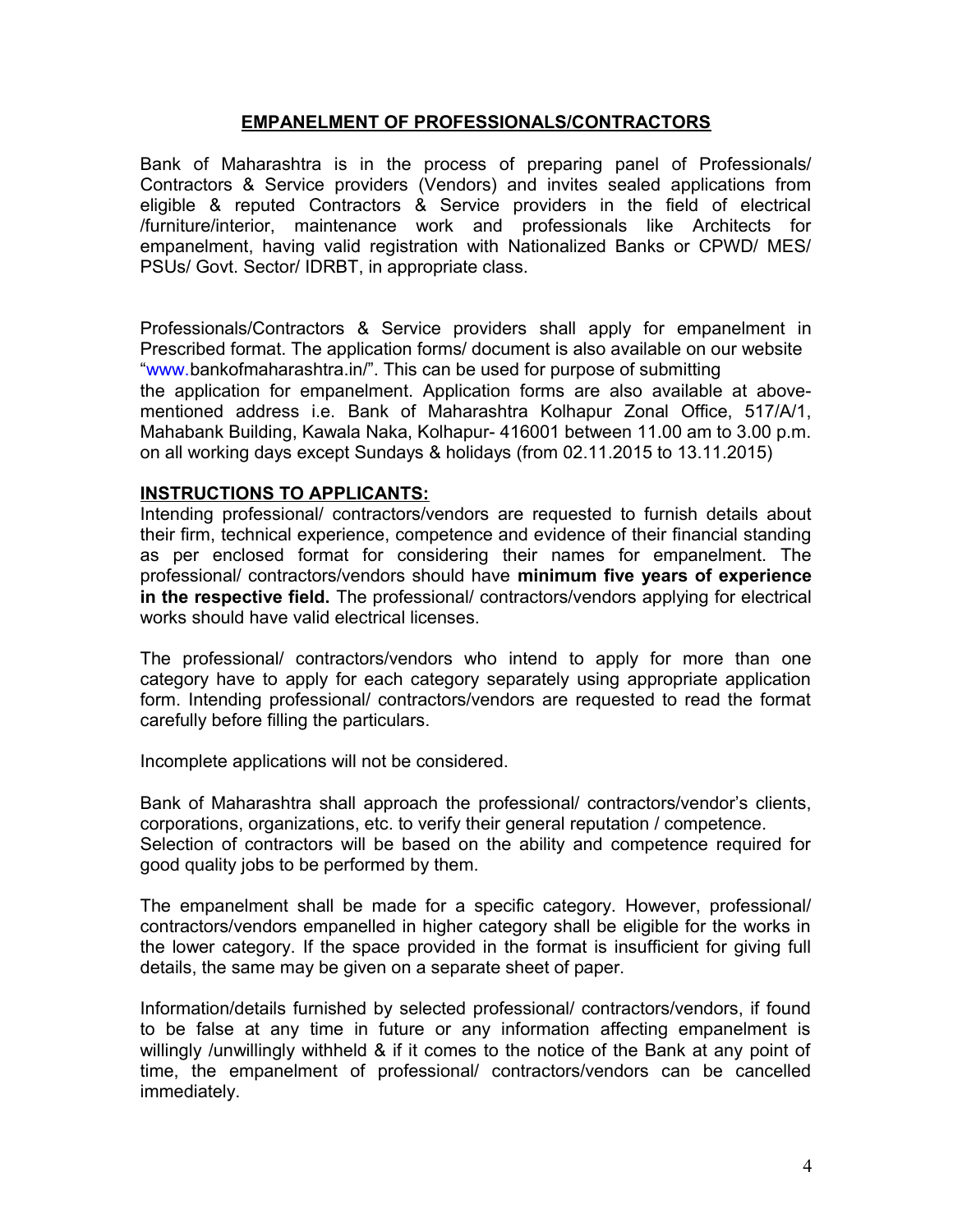Where copies of documents are required to be furnished, these should be certified true copies.

The evaluation will be based on the experience of the professional/ Contractors/ vendors and their financial capabilities and may also include inspecting the works furnished by them for which, necessary co-ordination shall be made by them.

Based on the details furnished and inspection of works, eligibility criteria, professional/ contractors/vendors will be empanelled. Decision of the Bank regarding selection/ rejection for empanelment will be final and binding and no further correspondence will be entertained. The empanelled contractors will only be informed by post.

Decision of Bank of Maharashtra regarding selection of professional/ contractors /vendors for empanelment will be final and binding and no further correspondence will be entertained. Professional/ contractors /vendors empanelled will be informed separately.

Empanelment of the firm, if selected, will be valid for one year and subject to review, bank may decide to extend it for another 2 years or as decided by the Bank.

Bank of Maharashtra reserves the right to accept or reject any application without assigning any reason.

The application shall be submitted strictly in the format as mentioned along with the supporting documents. Information furnished to Bank will be kept strictly confidential.

The application shall be signed by the person/s on behalf of the organization having necessary Authority/ Power of Attorney to do so. Each page of the application shall be signed as token of acceptance of the contents mentioned therein and copy of Power of Attorney / Memorandum of association (Wherever applicable) shall be furnished along with application.

Completed empanelment application/ document shall be submitted up to **2:00 pm** on or before 16.11.2015 to the Zonal Manager, Bank of Maharashtra Kolhapur Zonal Office, 517/A/1, Mahabank Building, Kawala Naka, Kolhapur- 416001. The application shall not be accepted by post / courier.

It is necessary that professional/ contractors/vendors must have full office set up at Kolhapur or a full-fledged branch office at Kolhapur if its head/registered office is somewhere else. Preference will be given to Kolhapur based professional/ contractors/vendors who are on the panel of Nationalized/Public Sector Banks in Kolhapur.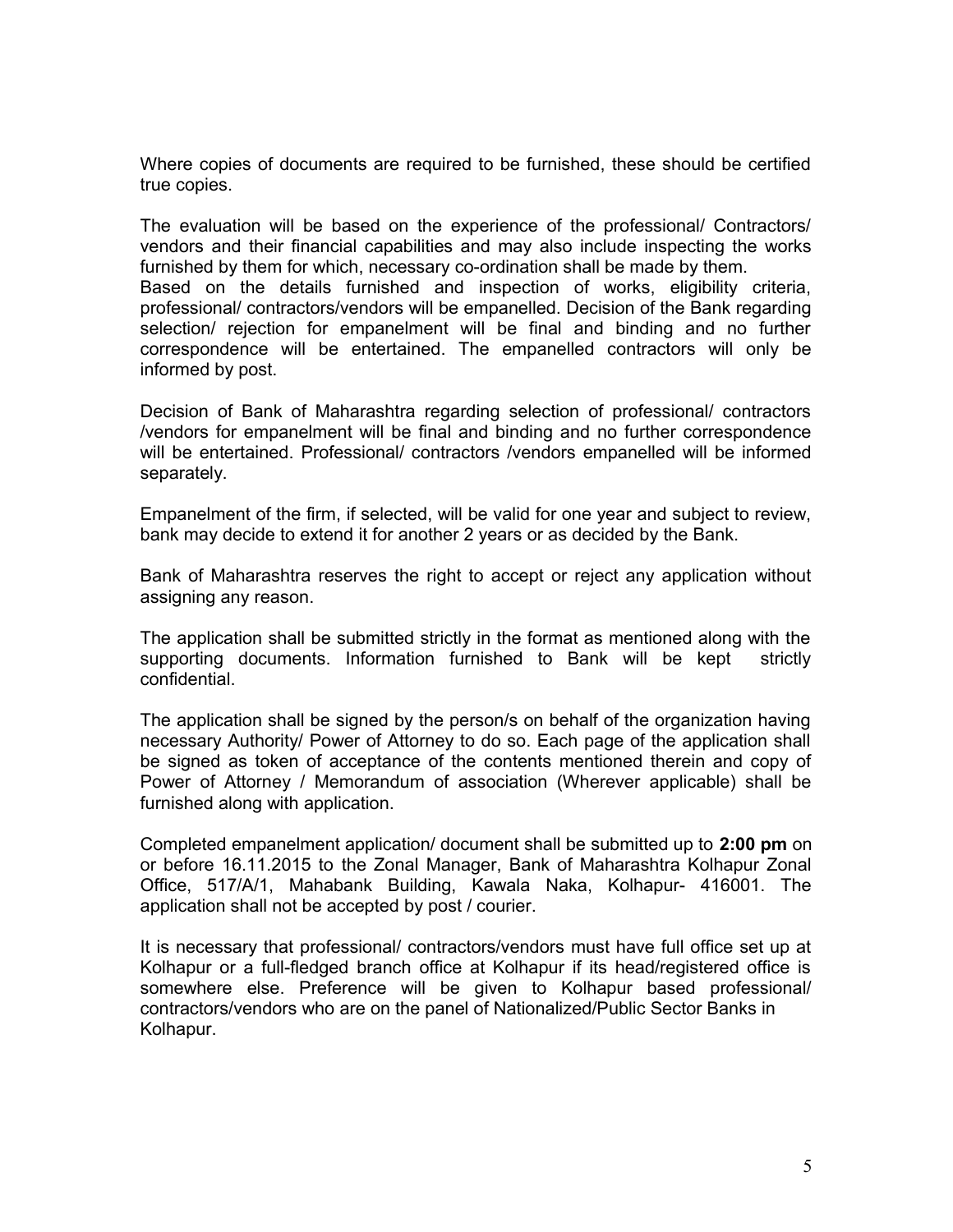### **PRE-QUALIFICATION CRITERIA: FOR CONTRACTORS.**

Category A – Up to Rs.50 lac/ Category B – Up to Rs.15 lac/ Category C – Up to Rs.05 lac/ Category D – Below Rs.05 lac

### **For works Furniture/Electrical**

|                |                                                                                                                                                  |                           | <b>Category Applied for:</b> |                             |
|----------------|--------------------------------------------------------------------------------------------------------------------------------------------------|---------------------------|------------------------------|-----------------------------|
| S.No.          | <b>Criteria</b>                                                                                                                                  | Mar<br>ks<br>Allot<br>ted | Self Rating<br><b>Marks</b>  | Bank's<br><b>Assessment</b> |
| $\mathbf 1$    | <b>Work Executed/Capacity assessment</b>                                                                                                         | 25                        |                              |                             |
|                | Should have executed one similar work of 80% of the<br>value indicated<br>for the category for which registration is sought during               |                           |                              |                             |
|                | last 3 years OR<br>Should have executed two similar works of 50% of the                                                                          |                           |                              |                             |
|                | value indicated<br>for the category for which registration is sought during<br>last 3 years OR                                                   |                           |                              |                             |
|                | Should have executed three similar works of 40% of the<br>value indicated<br>for the category for which registration is sought during            |                           |                              |                             |
|                | last 3 years OR                                                                                                                                  |                           |                              |                             |
|                | For works below Rs.5.00 lac, three similar works of<br>Rs.1.00 lac each<br>during last 3 years.                                                  |                           |                              |                             |
| $\mathbf{2}$   | Financial Capacity/Average turnover for the last<br>three years shall be<br>30% of the upper ceiling mentioned / estimated cost of               | 15                        |                              |                             |
|                | the work                                                                                                                                         |                           |                              |                             |
|                | Category A Rs.17.00 lac<br>Category B Rs. 04.50 lac                                                                                              |                           |                              |                             |
|                | Category C Rs. 01.50 lac                                                                                                                         |                           |                              |                             |
|                | Category D Rs. 00.50 lac                                                                                                                         |                           |                              |                             |
| 3              | Should have made profit for at least two years during<br>the last three years.                                                                   | 05                        |                              |                             |
| 4              | Should have submitted solvency certificate of 30% of<br>the upper ceiling mentioned (Solvency certificate shall<br>not be older than six months) | 05                        |                              |                             |
|                | Category A Rs.17.00 lac<br>Category B Rs. 05.00 lac                                                                                              |                           |                              |                             |
|                | Category C Rs. 01.50 lac                                                                                                                         |                           |                              |                             |
|                | Category D Rs. 00.15 lac                                                                                                                         |                           |                              |                             |
| 5              | Easy Availability/The firm must have full set up of<br>office in Kolhapur                                                                        | 15                        |                              |                             |
| 6              | quality/The<br><b>Work</b><br>firm must<br>have<br>qualified                                                                                     | 10                        |                              |                             |
|                | personnel<br>Category A - Minimum qualified personnel-10                                                                                         |                           |                              |                             |
|                | Category B -- Minimum qualified personnel-06                                                                                                     |                           |                              |                             |
|                | Category C - Minimum qualified personnel-03                                                                                                      |                           |                              |                             |
| $\overline{7}$ | Category D -- Minimum qualified personnel-01<br><b>Experience in the field</b>                                                                   | 10                        |                              |                             |
|                | Category A - Minimum experience in the filed-5 Years                                                                                             |                           |                              |                             |
|                | Category B -- Minimum experience in the filed-4 Years                                                                                            |                           |                              |                             |
|                | Category C - Minimum experience in the filed-3 Years                                                                                             |                           |                              |                             |
|                | Category D -- Minimum experience in the filed-1 Years                                                                                            |                           |                              |                             |
| 8              | Standing/Empanelment with Nationalized bank<br>(preferably in Kolhapur)<br>Marks-10                                                              | 10                        |                              |                             |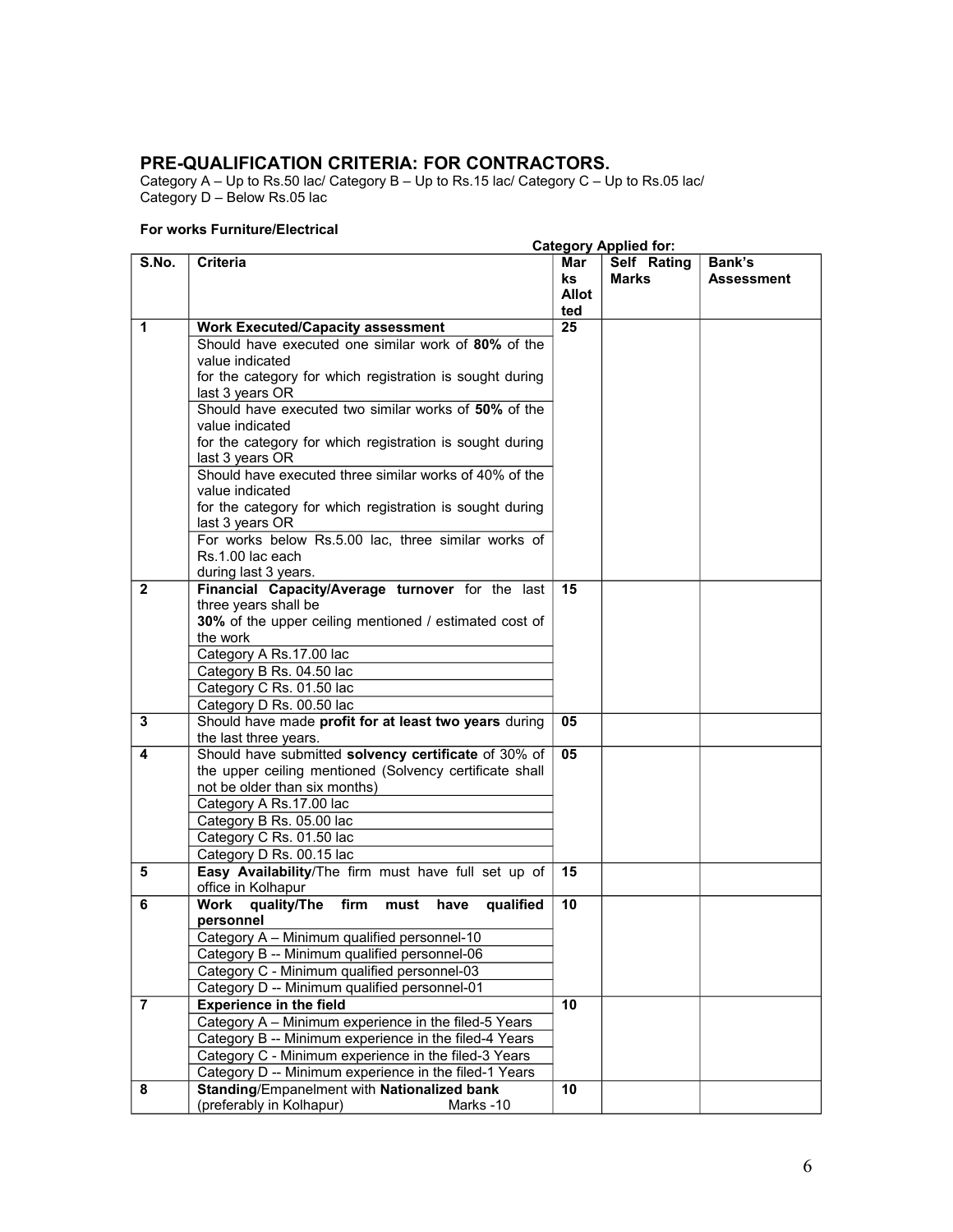| Empanelment with PSU                 | Marks -08 |     |  |
|--------------------------------------|-----------|-----|--|
| Empanelment with Govt. Agencies/dept | Marks -05 |     |  |
| Empanelment with BOM Kolhapur        | Marks-10  |     |  |
| <b>PAN</b>                           | Marks-02  | 05  |  |
| Service Tax Registration             | Marks-02  |     |  |
| WCT/TIN/VAT/EPF Registration         | Marks-01  |     |  |
| TOTAL MARKS                          |           | 100 |  |

**NOTE**: For electrical contractors, PWD license is a must, otherwise application will not be considered.

Criteria mentioned above are just minimum requirement. The Bank at its discretion may upgrade the criteria. No complaint on this account will be entertained. Contractors/professional/vendors scoring 75 marks & above will only be considered for pre-qualification & they themselves will have to fill in marks for self-rating as stated in the above table. **Evaluation of these marks will be done by the Bank and Bank's decision in the matter is final & binding. No complaints in this regard will be entertained.**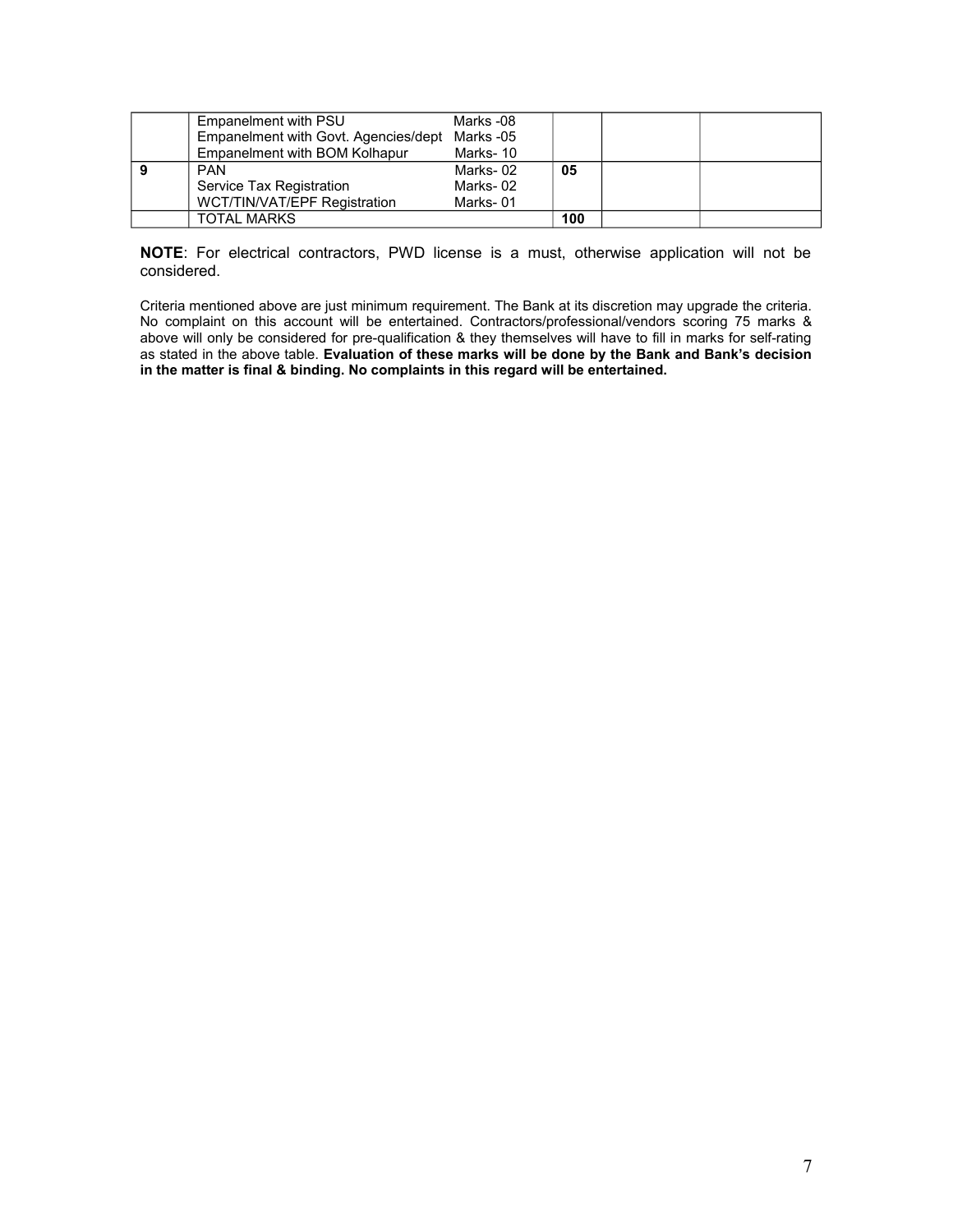### **PRE-QUALIFICATION CRITERIA: FOR PROFESSIONALS**

Category A – Up to Rs.50 lac/ Category B – Up to Rs.15 lac/ Category C – Up to Rs.05 lac/ Category D – Below Rs.05 lac

**Architects:** 

| Sr.                     | <b>Criteria</b>                                                     | <b>Marks</b>    | <b>Self</b> | Bank's |
|-------------------------|---------------------------------------------------------------------|-----------------|-------------|--------|
| No.                     |                                                                     | <b>Allotted</b> | rating      | assess |
|                         |                                                                     |                 | marks       | ment   |
| $\overline{1}$          | <b>Work Executed/Capacity assessment</b>                            | 25              |             |        |
|                         | Should have served as consultant/executed one similar work of       |                 |             |        |
|                         | 80% of the value indicated for the category for which registration  |                 |             |        |
|                         | is sought during last 3 years OR                                    |                 |             |        |
|                         | Should have served as consultant / executed two similar works of    |                 |             |        |
|                         | 50% of the value indicated for the category for which registration  |                 |             |        |
|                         | is sought during last 3 years OR                                    |                 |             |        |
|                         | Should have served as consultant / executed three similar works     |                 |             |        |
|                         | of 40% of the value indicated for the category for which            |                 |             |        |
|                         | registration is sought during last 3 years OR                       |                 |             |        |
|                         | For works below Rs.5.00 lac, three similar works of Rs.1.00 lac     |                 |             |        |
|                         | each during last 3 years.                                           |                 |             |        |
| $\mathbf{2}$            | Financial Capacity/Average turnover for the last three years        | 15              |             |        |
|                         | shall be 30% of the upper ceiling mentioned / estimated cost of     |                 |             |        |
|                         | the work                                                            |                 |             |        |
|                         | Category A Rs.17.00 lac                                             |                 |             |        |
|                         | Category B Rs. 05.00 lac                                            |                 |             |        |
|                         | Category C Rs. 01.50 lac                                            |                 |             |        |
|                         | Category D Rs. 00.50 lac                                            |                 |             |        |
| 3                       | Should have made profit for at least two years during the last      | 05              |             |        |
|                         | three years.                                                        |                 |             |        |
| $\overline{\mathbf{4}}$ | Should have submitted solvency certificate of 30% of the upper      | 05              |             |        |
|                         | ceiling mentioned (Solvency certificate shall not be older than six |                 |             |        |
|                         | months)                                                             |                 |             |        |
|                         | Category A Rs.17.00 lac                                             |                 |             |        |
|                         | Category B Rs. 05.00 lac                                            |                 |             |        |
|                         | Category C Rs. 01.50 lac                                            |                 |             |        |
|                         | Category D Rs. 00.15 lac                                            |                 |             |        |
| 5                       | Easy Availability/The firm must have full set up of office in       | 15              |             |        |
|                         | Kolhapur                                                            |                 |             |        |
| 6                       | Work quality/The firm must have qualified personnel                 | 10              |             |        |
|                         | Category A - Minimum qualified personnel-5                          |                 |             |        |
|                         | Category B -- Minimum qualified personnel-03                        |                 |             |        |
|                         | Category C - Minimum qualified personnel-02                         |                 |             |        |
|                         | Category D -- Minimum qualified personnel-01                        |                 |             |        |
| $\overline{7}$          | <b>Experience in the field</b>                                      | 10              |             |        |
|                         | Category A - Minimum experience in the filed-5 Years                |                 |             |        |
|                         | Category B -- Minimum experience in the filed-4 Years               |                 |             |        |
|                         | Category C - Minimum experience in the filed-3 Years.               |                 |             |        |
|                         | Category D -- Minimum experience in the filed-1 Years.              |                 |             |        |
| 8                       | Standing/Empanelment with Nationalized bank                         | 10              |             |        |
|                         | (preferably in Kolhapur)<br>Marks-10                                |                 |             |        |
|                         | Empanelment with PSU<br>Marks -08                                   |                 |             |        |
|                         | Empanelment with Govt. Agencies/dept<br>Marks -05                   |                 |             |        |
|                         | Empanelment with BOM Kolhapur<br>Marks-10                           |                 |             |        |
| 9                       | <b>PAN</b><br>Marks-02                                              | 05              |             |        |
|                         | Marks-02<br>Service Tax Registration                                |                 |             |        |
|                         | WCT/TIN/VAT/EPF Registration<br>Marks-01                            |                 |             |        |
|                         |                                                                     |                 |             |        |
|                         |                                                                     |                 |             |        |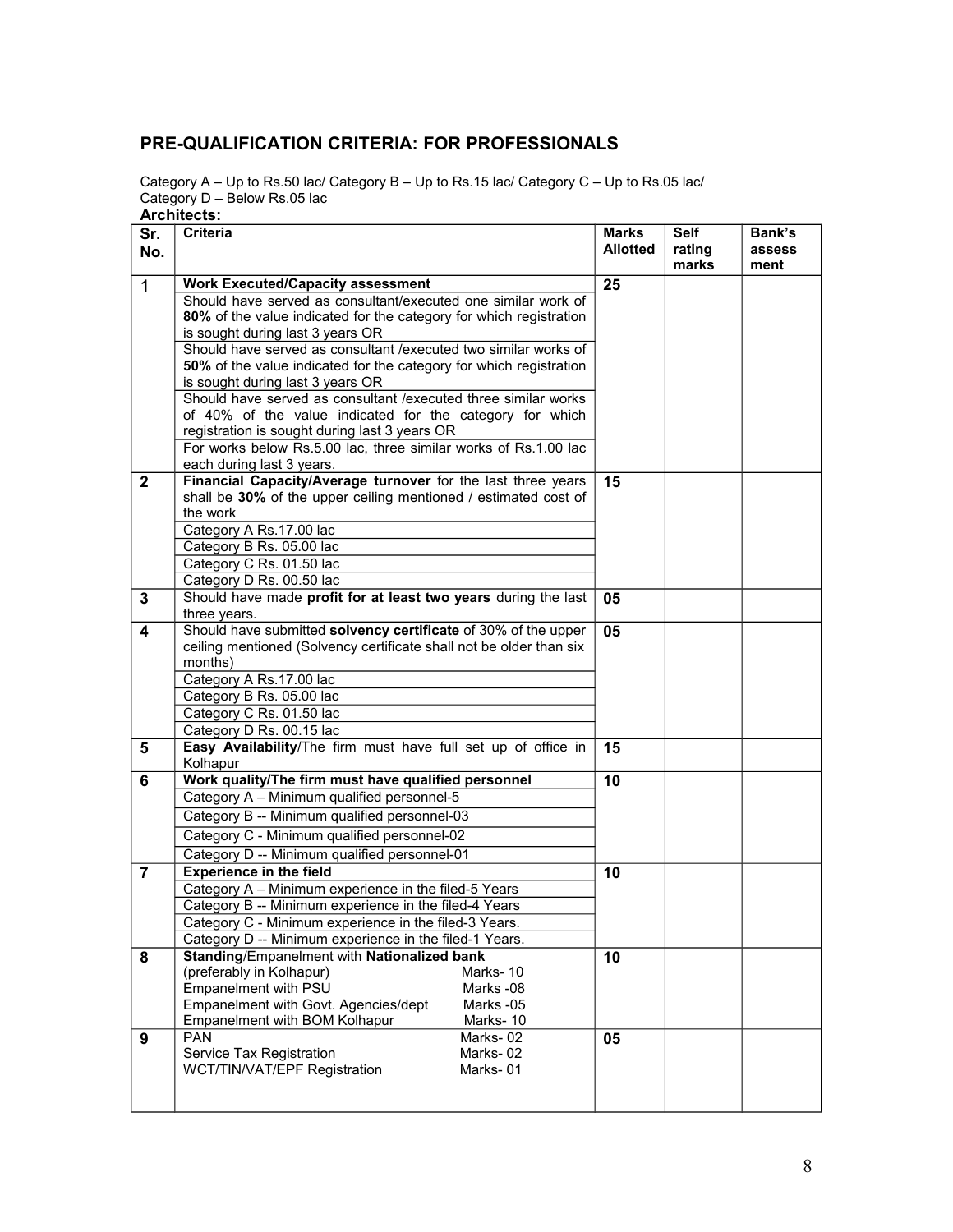|  |  | $\mathbf{A}$<br>m<br>________ | 101<br>. .<br>. . |  |  |
|--|--|-------------------------------|-------------------|--|--|
|--|--|-------------------------------|-------------------|--|--|

**NOTE**: Criteria mentioned above are just minimum requirement. The Bank at its discretion may upgrade the criteria. No complaint on this account will be entertained. Contractors/professional/vendors scoring 75 marks & above will only be considered for prequalification & they themselves will have to fill in marks for self-rating as stated in the above table. **Evaluation of these marks will be done by the Bank and Bank's decision in the matter is final & binding. No complaints in this regard will be entertained.**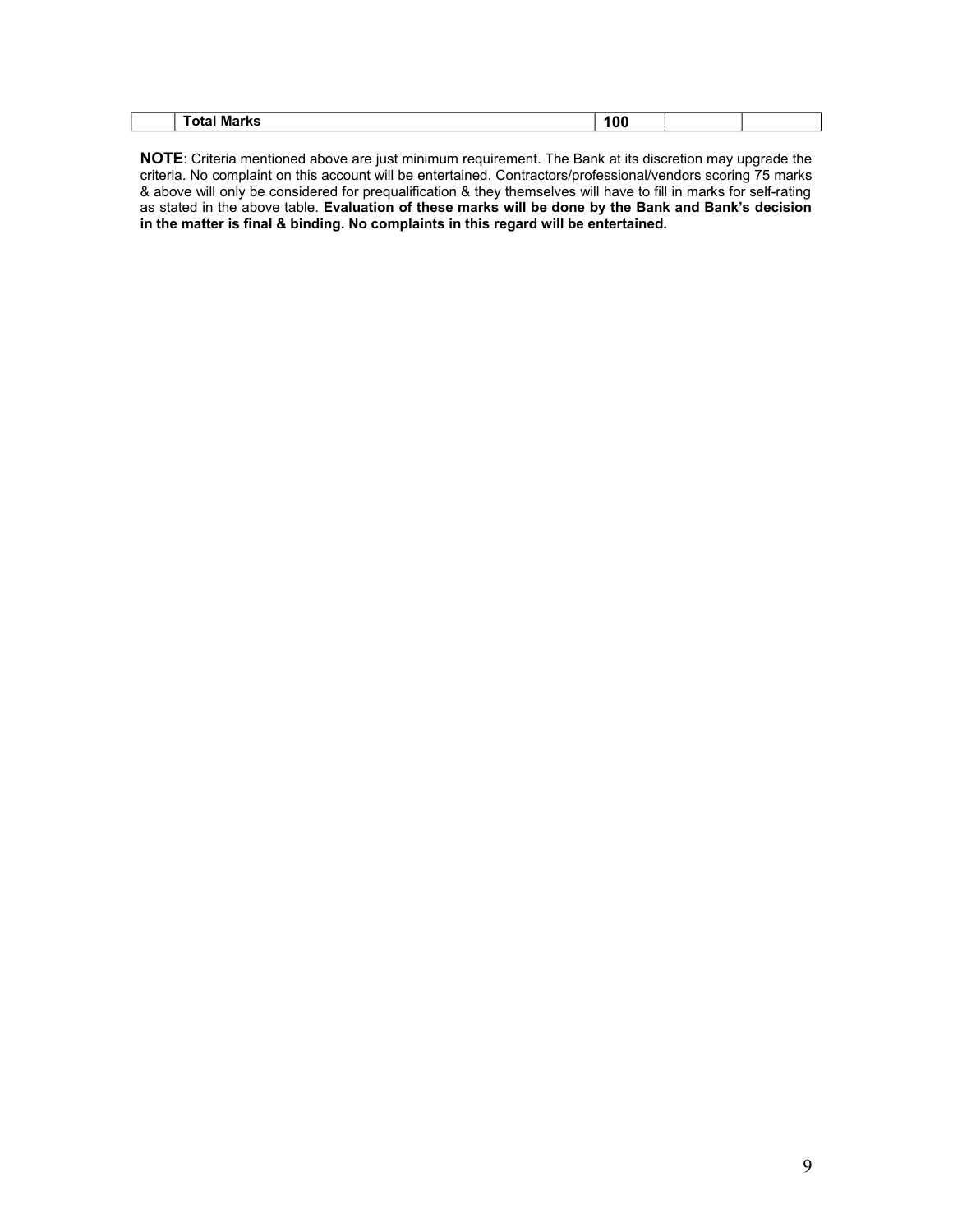### **Application Format for Architects:**

### **Desired requirements:**

Architects should be practicing architect in their respective fields with more than 5 years experience.

Architect on panel of nationalized banks are preferred.

Architect should be based in Kolhapur. Architect should have successfully completed projects worth Rs.50 Lac & more till date and Documentary evidence in support of this must be submitted.

Category applied for:

| 1              | Name of the Firm/ Organization                            |                 |                                   |        |
|----------------|-----------------------------------------------------------|-----------------|-----------------------------------|--------|
|                | <b>Registered Office</b>                                  |                 |                                   |        |
|                | <b>Kolhapur Office</b>                                    |                 |                                   |        |
|                | Telephone No.                                             |                 |                                   |        |
|                | Fax No.                                                   |                 |                                   |        |
|                | E-mail                                                    |                 |                                   |        |
| $\overline{2}$ | Year of Establishment                                     |                 |                                   |        |
| $\overline{3}$ | Status of the firm Whether company / firm / Proprietary)  |                 |                                   |        |
| 4              | Name and Qualification of Directors /Partners /           | Name            | Designation                       | Mobile |
|                | Proprietor                                                |                 | and                               | No.    |
|                |                                                           |                 | Qualification                     |        |
|                | Minimum qualifications-B Arch (First                      |                 |                                   |        |
|                | Class)                                                    |                 |                                   |        |
|                |                                                           |                 |                                   |        |
| 5              | Whether registered with the Registrar of Companies        |                 |                                   |        |
| a.)            | /Registrar of Firms. If so, mention number & date. (Also  |                 |                                   |        |
|                | enclose<br>of<br>Registration / Articles<br>copy<br>and   |                 |                                   |        |
|                | Memorandum of Association)                                |                 |                                   |        |
|                |                                                           |                 |                                   |        |
| b.)            | Whether registered with                                   |                 |                                   |        |
|                | Indian Association of Architects/Council of Architects?   |                 |                                   |        |
|                | Indian Institute of Interior Designers? give registration |                 |                                   |        |
|                | No & attach copy herewith.                                |                 |                                   |        |
| c.)            | If empanelled with other organizations<br>such<br>as      |                 |                                   |        |
|                | Banks /PSU etc. Furnish their names, class and date of    |                 |                                   |        |
|                | registration (attach copy of registration, if any)        |                 |                                   |        |
| 6              | Name of the bankers                                       | Name of Bank:   |                                   |        |
|                |                                                           | Name of Branch: |                                   |        |
|                |                                                           | Phone Nos.:     |                                   |        |
|                |                                                           |                 | Contact Person Phone No.:         |        |
| $\overline{7}$ | Satisfactory evidence to indicate financial capacity      | Year            | Turnover                          | Profit |
|                |                                                           |                 | Rs.<br>In.                        |        |
|                |                                                           |                 | lacs                              |        |
|                |                                                           | 31.03.2013      |                                   |        |
|                |                                                           | 31.03.2014      |                                   |        |
|                |                                                           | 31.03.2015      |                                   |        |
|                |                                                           |                 | Certified copies of last 3 years  |        |
|                |                                                           |                 | Balance Sheet, Profit & loss A/C, |        |
|                |                                                           |                 | IT Return be submitted.           |        |
| 8              | Registration with Tax Authorities                         |                 |                                   |        |
|                | i)Income-tax (PAN) No.                                    |                 |                                   |        |
|                | ii) Service tax no.                                       |                 |                                   |        |
|                | iii) EPF Reg. No. (if applicable)                         |                 |                                   |        |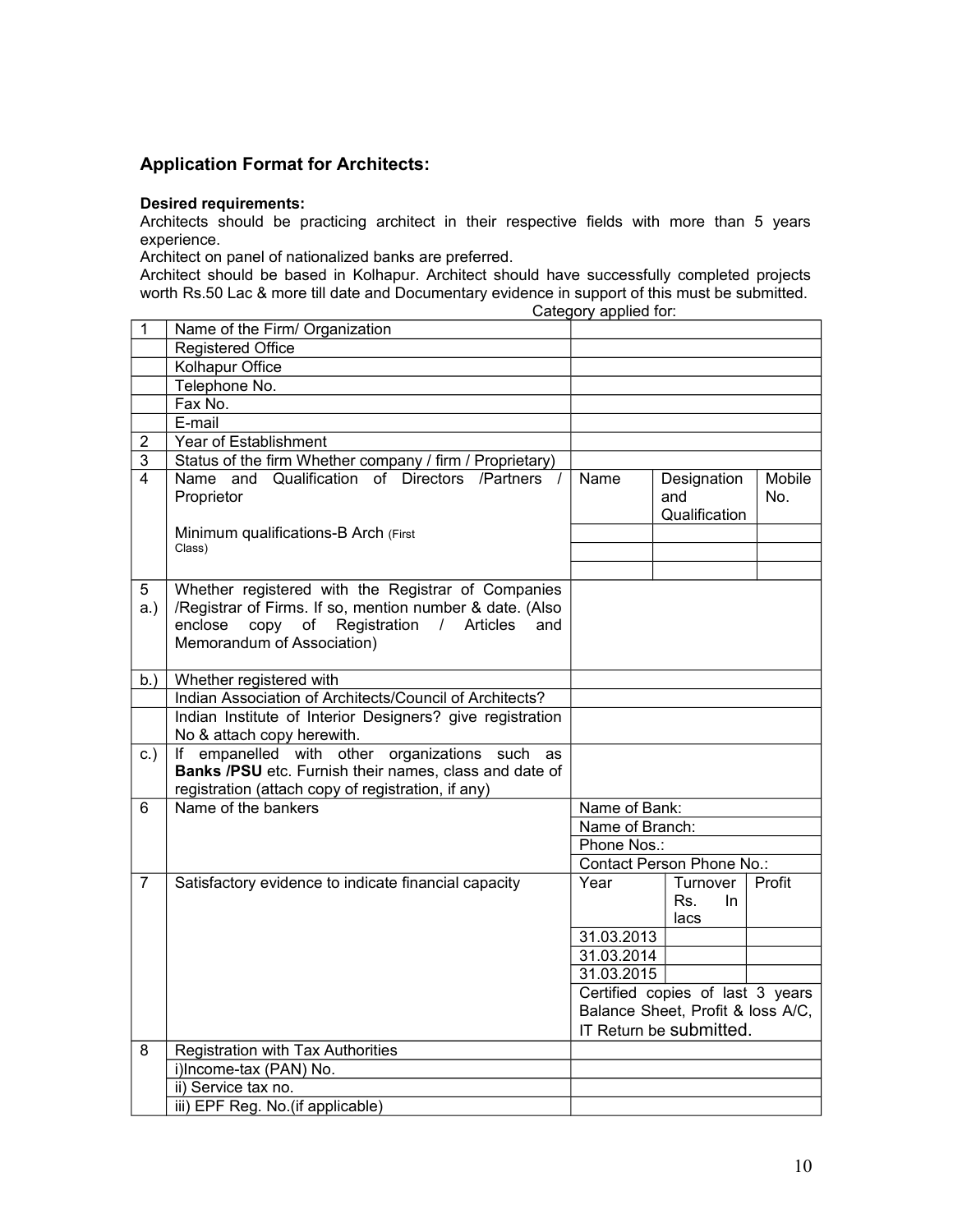|    | iv) ESI Reg. No. (if applicable)                           |                               |
|----|------------------------------------------------------------|-------------------------------|
|    | v) TIN / VAT No.                                           |                               |
|    | vi) WCT Reg. No(if applicable)                             |                               |
| 9  | No. of years of experience in the field. Mention fields of | (Minimum experience- 5 Years) |
|    | activities                                                 |                               |
| 10 | Whether ISO certified? Furnish details.                    |                               |
| 11 | Detailed description and value of works done and works     |                               |
|    | on hand in last 5 years from Banks and others (as per      |                               |
|    | Annex. I & II attached)                                    |                               |
| 12 | List of important / major works on hand from Banks and     |                               |
|    | others (as per Annex. III & IV attached)                   |                               |
| 13 | Whether any Civil suit / Litigation arisen in the projects |                               |
|    | executed during last 10 years / being executed now. If     |                               |
|    | yes, please furnish details.                               |                               |
| 14 | Key personnel employed : (as per Annex. V)                 |                               |
| 15 | Infrastructure of the firm viz. office space, office       |                               |
|    | equipment.(as per Annex. VI attached Herewith)             |                               |
| 16 | Whether related to any staff member of Bank of             |                               |
|    | Maharashtra. If yes, please elaborate.                     |                               |
| 17 | Please give reference with address and telephone no.       |                               |
|    | of two persons for whom you have executed similar          |                               |
|    | works of importance who may be directly contacted by       |                               |
|    | the bank about the ability, competence or capability       |                               |
| 18 | List of clients-name, address, phone no.                   |                               |
| 19 | Any other information                                      |                               |

Note: Where copies are required to be furnished, these are to certified copies preferably by the concerned agencies or a Govt. Officer. In case you intend to give further / more information, please attach separate sheet/s.

Signature and Seal of the Applicant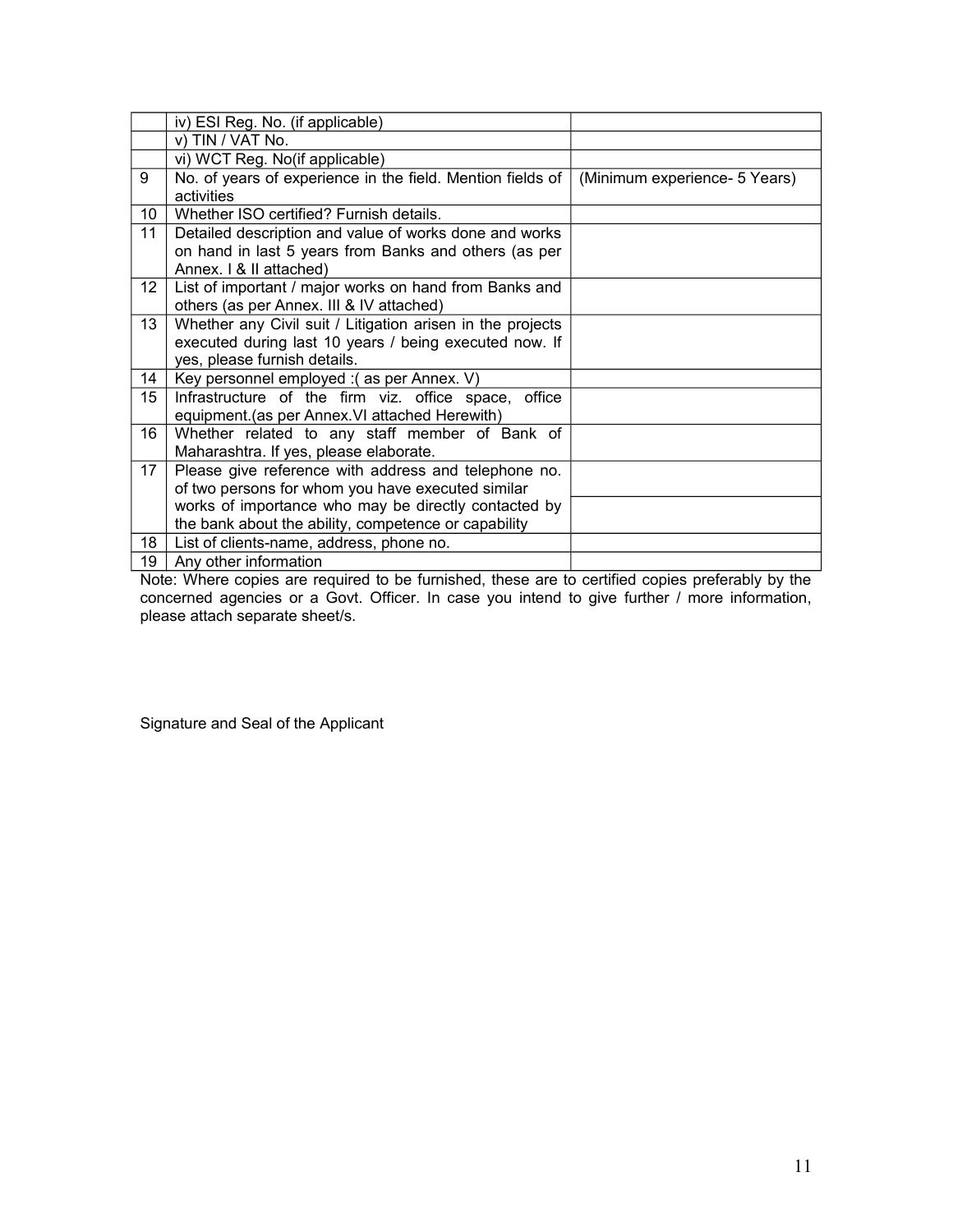### **PROFORMA – I**

#### **SR. No. Name of Work /Project executed with name &address of the client bank. Short description of work Name & Address of Owner / Consultant Value of work executed Stipulated time of completion Actual time of completion Copy of Work Order & completion certificate from the Bank. 1 2 3 4 5 6 7 8**

PARTICULARS OF WORKS EXECUTED FOR BANKS as CLIENT

Signature of the Applicant

Note: The list is to be substantiated with the documentary evidence such as work order and completion certificates in absence of which the application is liable to be rejected. Other works should be mentioned on separate sheet.

### **PROFORMA – II**

### PARTICULARS OF WORKS EXECUTED FOR OTHER CLIENTS

| SR.<br>No. | Name of Work<br>/Project executed<br>with<br>name<br>&address of the<br>client. | Short<br>description<br>of<br>work | Name &<br><b>Address of</b><br>Owner /<br><b>Consultant</b> | Value of<br>work<br>executed | <b>Stipulated</b><br>time<br>of<br>completion | Actual time<br>of<br>completion | of<br>Copy<br><b>Work</b><br>Order &<br>completion<br>certificate<br>from<br>the Client. |
|------------|---------------------------------------------------------------------------------|------------------------------------|-------------------------------------------------------------|------------------------------|-----------------------------------------------|---------------------------------|------------------------------------------------------------------------------------------|
| 1          | $\overline{2}$                                                                  | 3                                  | 4                                                           | 5                            | 6                                             | 7                               | 8                                                                                        |
|            |                                                                                 |                                    |                                                             |                              |                                               |                                 |                                                                                          |
|            |                                                                                 |                                    |                                                             |                              |                                               |                                 |                                                                                          |
|            |                                                                                 |                                    |                                                             |                              |                                               |                                 |                                                                                          |
|            |                                                                                 |                                    |                                                             |                              |                                               |                                 |                                                                                          |
|            |                                                                                 |                                    |                                                             |                              |                                               |                                 |                                                                                          |
|            |                                                                                 |                                    |                                                             |                              |                                               |                                 |                                                                                          |

Signature of the Applicant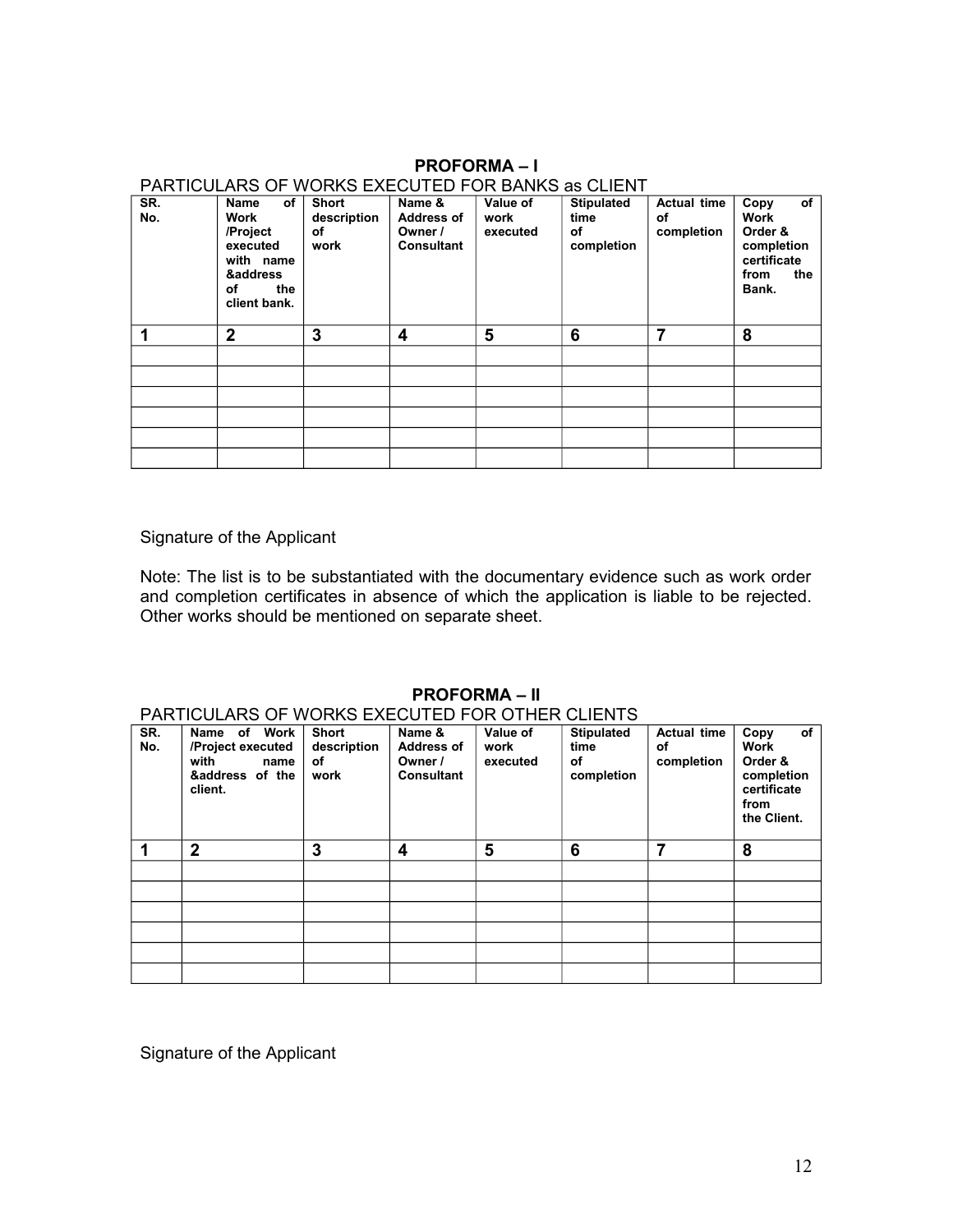Note: The list is to be substantiated with the documentary evidence such as work order and completion certificates in absence of which the application is liable to be rejected. Other works should be mentioned on separate sheet.

|            | PARTIGULARS OF WORNS ON HAND FROM BANNS                                             |                                           |                                                             |                                          |                                               |                                          |                                               |
|------------|-------------------------------------------------------------------------------------|-------------------------------------------|-------------------------------------------------------------|------------------------------------------|-----------------------------------------------|------------------------------------------|-----------------------------------------------|
| SR.<br>No. | Name of<br>Work /<br>Project<br>with name<br>&<br>address of<br>the client<br>Bank. | <b>Short</b><br>description<br>οf<br>work | Name &<br><b>Address of</b><br>Owner /<br><b>Consultant</b> | Value of<br>work<br>be<br>to<br>executed | <b>Stipulated</b><br>time<br>οf<br>completion | <b>Expected</b><br>time of<br>completion | of<br>Copy<br>Work<br>Order from<br>the Bank. |
| 1          | $\mathbf{2}$                                                                        | 3                                         | 4                                                           | 5                                        | 6                                             | 7                                        | 8                                             |
|            |                                                                                     |                                           |                                                             |                                          |                                               |                                          |                                               |
|            |                                                                                     |                                           |                                                             |                                          |                                               |                                          |                                               |
|            |                                                                                     |                                           |                                                             |                                          |                                               |                                          |                                               |
|            |                                                                                     |                                           |                                                             |                                          |                                               |                                          |                                               |
|            |                                                                                     |                                           |                                                             |                                          |                                               |                                          |                                               |
|            |                                                                                     |                                           |                                                             |                                          |                                               |                                          |                                               |

#### **PROFORMA – III** PARTICULARS OF WORKS ON HAND FROM BANKS

Signature of the Applicant

Note: The list is to be substantiated with the documentary evidence such as work order and completion certificates in absence of which the application is liable to be rejected. Other works should be mentioned on separate sheet.

### **PROFORMA – IV**

### PARTICULARS OF WORKS ON HAND FROM OTHER CLIENTS

| SR.<br>No. | Name of<br>Work /<br>Project<br>with name<br>&<br>address of<br>the client. | <b>Short</b><br>description<br>οf<br>work | Name &<br><b>Address of</b><br>Owner /<br><b>Consultant</b> | Value of<br>Work to be<br>executed | <b>Stipulated</b><br>time<br>of<br>completion | <b>Expected</b><br>time of<br>completion | of<br>Copy<br><b>Work</b><br>Order from<br>the Client. |
|------------|-----------------------------------------------------------------------------|-------------------------------------------|-------------------------------------------------------------|------------------------------------|-----------------------------------------------|------------------------------------------|--------------------------------------------------------|
|            | $\overline{2}$                                                              | 3                                         | 4                                                           | 5                                  | 6                                             | 7                                        | 8                                                      |
|            |                                                                             |                                           |                                                             |                                    |                                               |                                          |                                                        |
|            |                                                                             |                                           |                                                             |                                    |                                               |                                          |                                                        |
|            |                                                                             |                                           |                                                             |                                    |                                               |                                          |                                                        |
|            |                                                                             |                                           |                                                             |                                    |                                               |                                          |                                                        |
|            |                                                                             |                                           |                                                             |                                    |                                               |                                          |                                                        |

Signature of the Applicant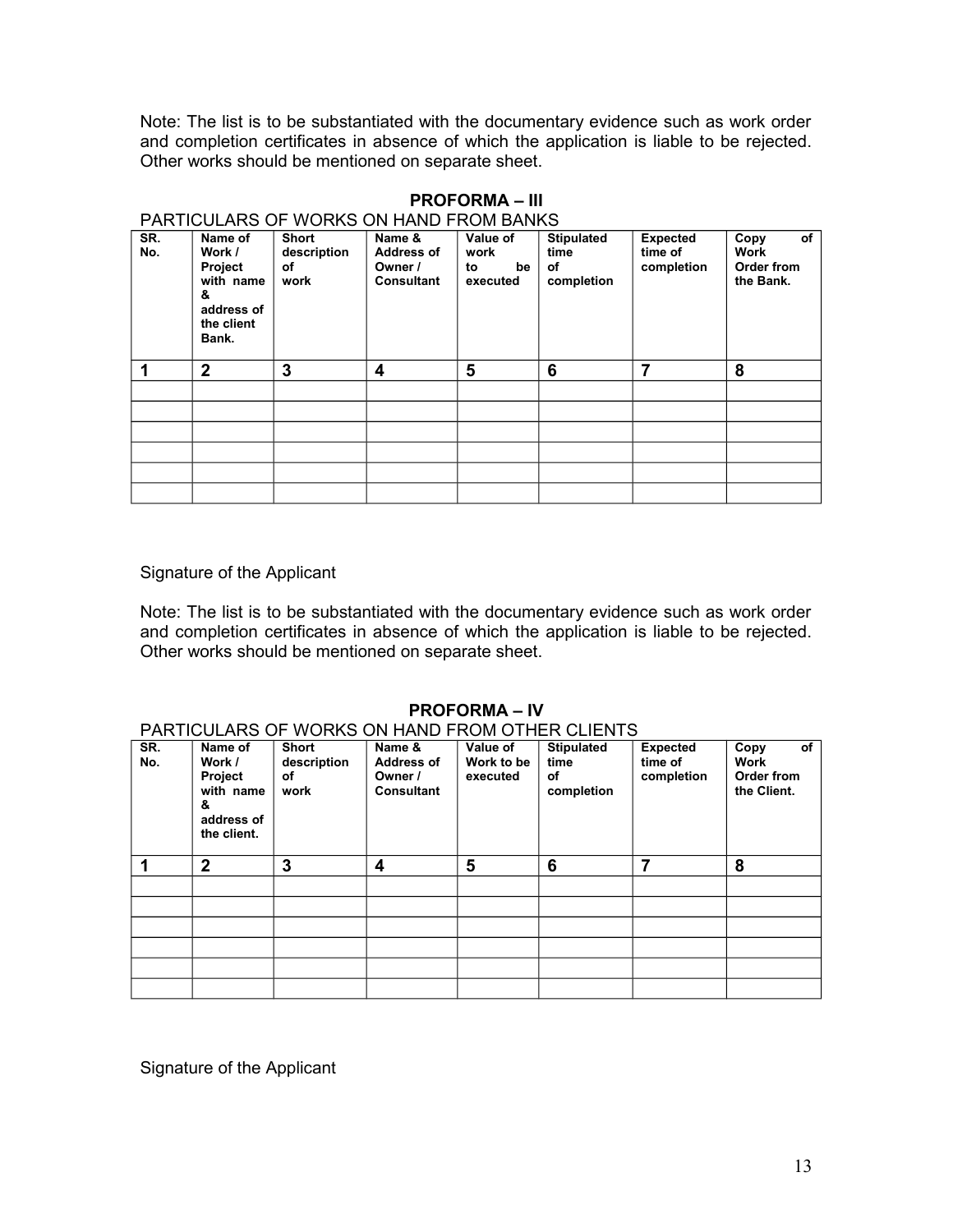Note: The list is to be substantiated with the documentary evidence such as work order and completion certificates in absence of which the application is liable to be rejected. Other works should be mentioned on separate sheet.

|           | KEY PERSONNEL PERMANENTLY EMPLOYED |             |                |                   |                           |                                                                              |                                                                                                                                                                       |                          |  |
|-----------|------------------------------------|-------------|----------------|-------------------|---------------------------|------------------------------------------------------------------------------|-----------------------------------------------------------------------------------------------------------------------------------------------------------------------|--------------------------|--|
| Sr<br>No. | <b>Name</b>                        | Designation | Qualifications | <b>Experience</b> | Years<br>with the<br>firm | Name<br>of<br>project<br>handled<br>costing<br>over<br><b>Rs.20</b><br>lakhs | Indicate special<br>expertise<br>such<br>as<br>Advance<br>Mgt.<br>Tech.<br>like CPM / PERT<br>&<br><b>Projects</b><br>in<br>which such<br>techniques were<br>employed | Any other<br>information |  |
|           | $\overline{2}$                     | 3           | 4              | 5                 | 6                         | 7                                                                            | 8                                                                                                                                                                     | 9                        |  |
|           |                                    |             |                |                   |                           |                                                                              |                                                                                                                                                                       |                          |  |
|           |                                    |             |                |                   |                           |                                                                              |                                                                                                                                                                       |                          |  |
|           |                                    |             |                |                   |                           |                                                                              |                                                                                                                                                                       |                          |  |
|           |                                    |             |                |                   |                           |                                                                              |                                                                                                                                                                       |                          |  |
|           |                                    |             |                |                   |                           |                                                                              |                                                                                                                                                                       |                          |  |

## **ANNEXURE - V**

### Signature of the Applicant

Note: The list is to be substantiated with the documentary evidence such as work order and completion certificates in absence of which the application is liable to be rejected. Other works should be mentioned on separate sheet.

### **ANNEXURE – VI**

| Details of Infrastructure in Office |                                                                                  |                |                |  |  |  |  |  |
|-------------------------------------|----------------------------------------------------------------------------------|----------------|----------------|--|--|--|--|--|
| SR.<br>No.                          | <b>Items</b>                                                                     | <b>Numbers</b> | <b>Details</b> |  |  |  |  |  |
| 1                                   | Address of the office                                                            |                |                |  |  |  |  |  |
| $\mathbf{2}$                        | Office premises, area etc. in<br>sq.ft.                                          |                |                |  |  |  |  |  |
| 3                                   | Fax / M/C                                                                        |                |                |  |  |  |  |  |
| 4                                   | Telephones                                                                       |                |                |  |  |  |  |  |
| 5                                   | Other instruments                                                                |                |                |  |  |  |  |  |
| 6                                   | Software/s used for planning,<br>estimation,<br>execution,<br>supervision etc.   |                |                |  |  |  |  |  |
| 7                                   | Reference books used for<br>estimates / rate analysis etc.<br>Information        |                |                |  |  |  |  |  |
| 8                                   | Subscription to magazines,<br>journals from institutes<br>of<br>technical nature |                |                |  |  |  |  |  |
| 9                                   | Any other                                                                        |                |                |  |  |  |  |  |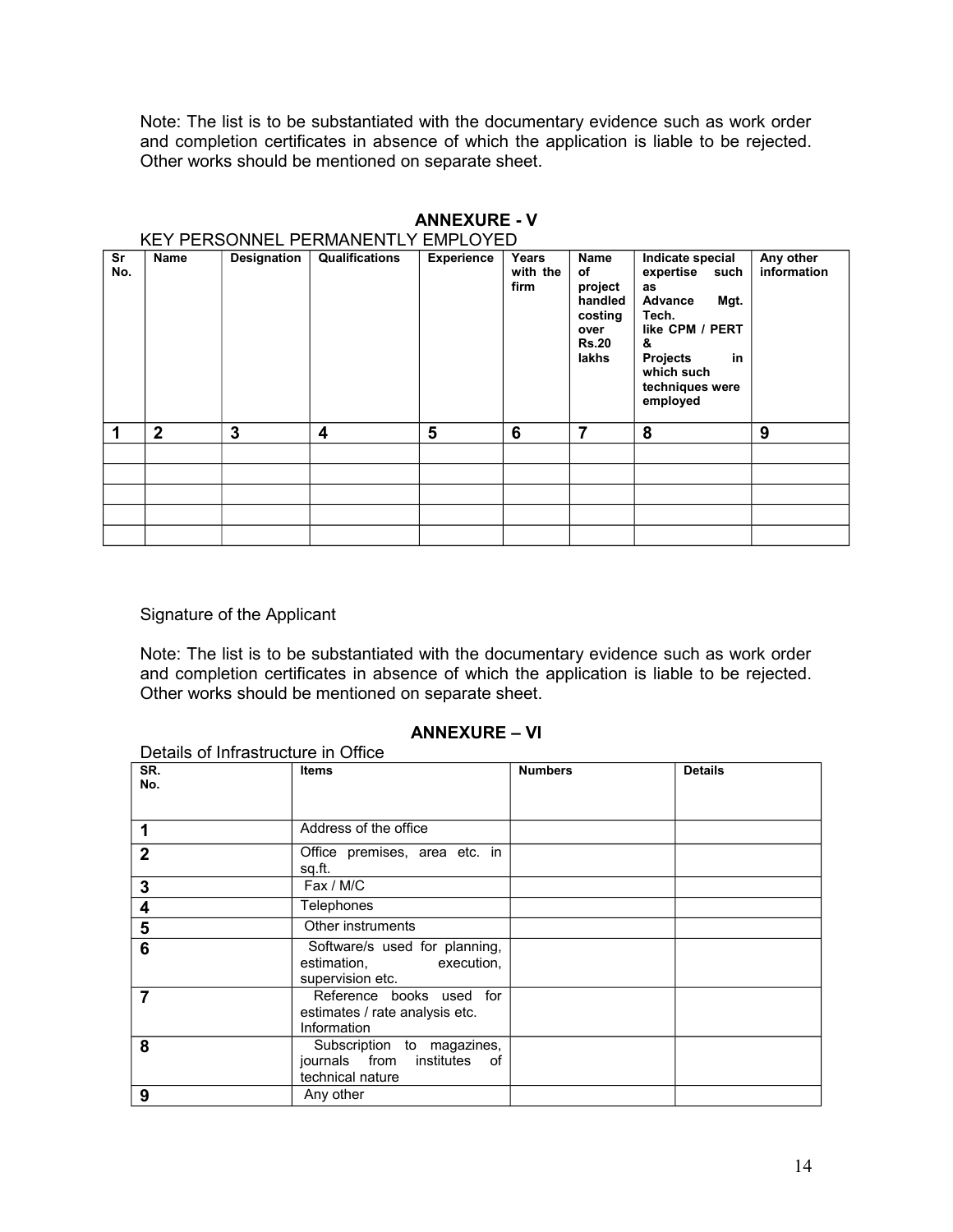### **Application Format for Furniture Contractors:**

### **Basic Scope of work:**

The scope of work of Furniture Contractors for Interior Furnishing works mainly involves erection of partitions, counters, panelling, false ceiling, cavity flooring, furniture and fabricated workstations, masonry, plastering, RCC concrete works, painting, flooring, plumbing & sanitary, water proofing, demolition works, structural steel fabrication, woodwork etc.

### **Desired requirements:**

The furniture contractor must have minimum 5 years experience in the line/field.

The furniture contractor/ Firm should have completed works /projects for minimum 8-10 sites of reputed firms/nationalized banks during last 3 years.

The furniture contractor /Firm should be based in Kolhapur. Firms empanelled with nationalized banks will be given preference.

Firm should have successfully completed projects for more than Rs.100 lac till date and Documentary evidence in support of this must be submitted.

### **Application Format**

|                           |                                                                                                             |                 | Category applied for:               |               |
|---------------------------|-------------------------------------------------------------------------------------------------------------|-----------------|-------------------------------------|---------------|
| $\mathbf 1$               | Name of the Firm/ Organization                                                                              |                 |                                     |               |
|                           | <b>Registered Office</b>                                                                                    |                 |                                     |               |
|                           | Kolhapur Office                                                                                             |                 |                                     |               |
|                           | Telephone No.                                                                                               |                 |                                     |               |
|                           | Fax No.                                                                                                     |                 |                                     |               |
|                           | E-mail                                                                                                      |                 |                                     |               |
| $\overline{2}$            | <b>Year of Establishment</b>                                                                                |                 |                                     |               |
| $\ensuremath{\mathsf{3}}$ | Status of the firm Whether company / firm / Proprietary)                                                    |                 |                                     |               |
| $\overline{\mathbf{A}}$   | Name and Qualification of Directors /Partners /<br>Proprietor                                               | Name            | Designation<br>and<br>Qualification | Mobile<br>No. |
|                           |                                                                                                             |                 |                                     |               |
|                           |                                                                                                             |                 |                                     |               |
|                           |                                                                                                             |                 |                                     |               |
| 5                         | Professional Qualifications:                                                                                |                 |                                     |               |
| a.                        | of the Proprietor/Partners/Directors                                                                        |                 |                                     |               |
| $b.$ )                    | In case of company/firm, whether registered with the                                                        |                 |                                     |               |
|                           | Registrar of Companies /Registrar of firms. If so,                                                          |                 |                                     |               |
|                           | mention number & date. (Also enclose copy of                                                                |                 |                                     |               |
|                           | Registration / Articles and Memorandum of Association)                                                      |                 |                                     |               |
| C)                        | Whether registered with                                                                                     |                 |                                     |               |
|                           | Empanelled with BOM Kolhapur                                                                                |                 |                                     |               |
| $d.$ )                    | If empanelled with other organizations such<br>as<br>Banks /PSU etc. Furnish their names, class and date of |                 |                                     |               |
|                           | registration (attach copy of registration, if any)                                                          |                 |                                     |               |
| 6                         | Name of the bankers                                                                                         | Name of Bank:   |                                     |               |
|                           |                                                                                                             | Name of Branch: |                                     |               |
|                           |                                                                                                             | Phone Nos.:     |                                     |               |
|                           |                                                                                                             |                 | Contact Person Phone No.:           |               |
| $\overline{7}$            | Satisfactory evidence to indicate financial capacity                                                        | Year            | Turnover                            | Profit        |
|                           |                                                                                                             |                 |                                     |               |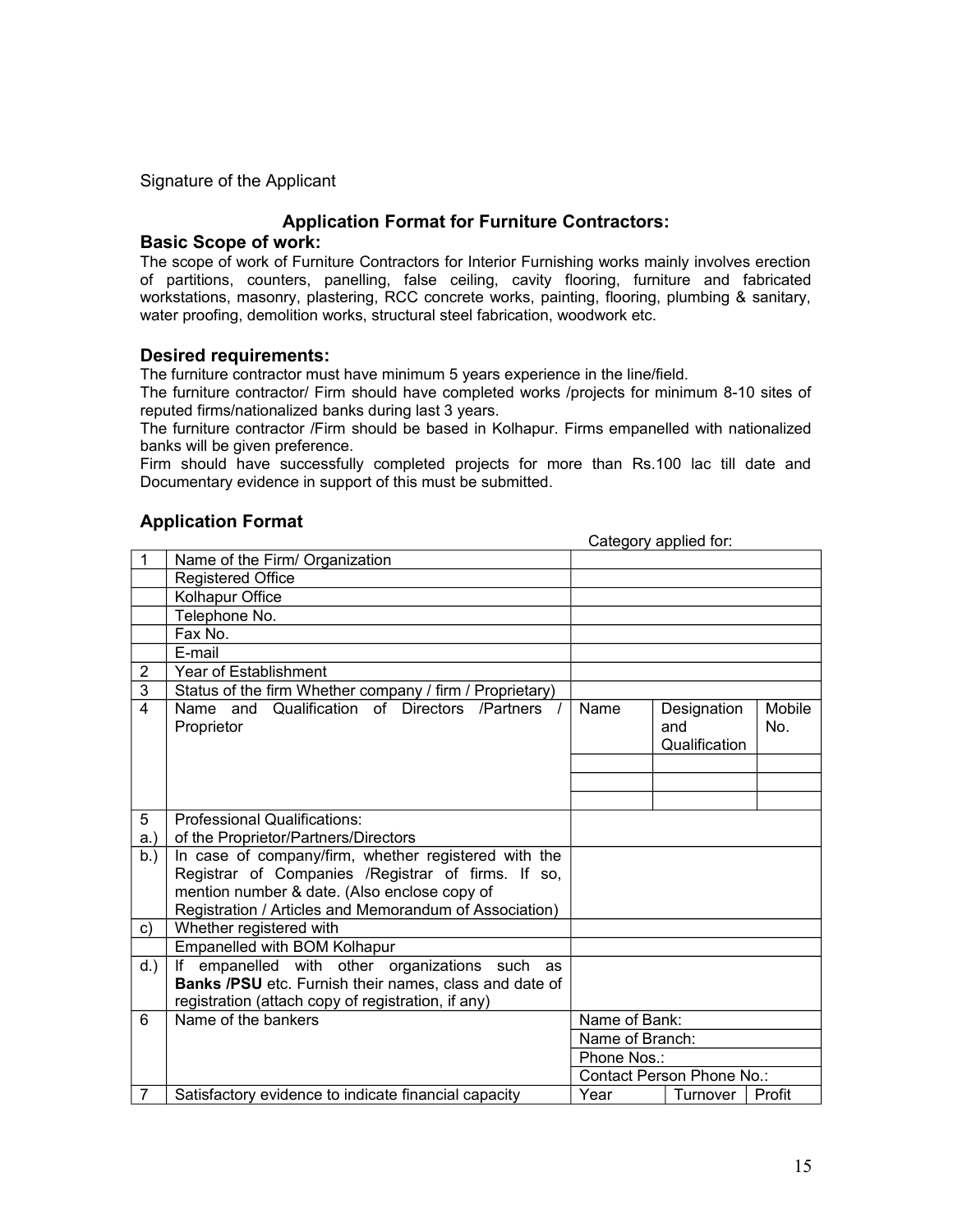|    |                                                                                                  |                                   | Rs.  | In. |  |
|----|--------------------------------------------------------------------------------------------------|-----------------------------------|------|-----|--|
|    |                                                                                                  |                                   | lacs |     |  |
|    |                                                                                                  | 31.03.2013                        |      |     |  |
|    |                                                                                                  | 31.03.2014                        |      |     |  |
|    |                                                                                                  | 31.03.2015                        |      |     |  |
|    |                                                                                                  | Certified copies of last 3 years  |      |     |  |
|    |                                                                                                  | Balance Sheet, Profit & loss A/C, |      |     |  |
|    |                                                                                                  | IT Return be submitted.           |      |     |  |
| 8  | Registration with Tax Authorities                                                                |                                   |      |     |  |
|    | i)Income-tax (PAN) No.                                                                           |                                   |      |     |  |
|    | ii) Service tax no.                                                                              |                                   |      |     |  |
|    | iii) EPF Reg. No.(if applicable)                                                                 |                                   |      |     |  |
|    | iv) ESI Reg. No. (if applicable)                                                                 |                                   |      |     |  |
|    | v) TIN / VAT No.                                                                                 |                                   |      |     |  |
|    | vi) WCT Reg. No(if applicable)                                                                   |                                   |      |     |  |
| 9  | No. of years of experience in the field. Mention fields of                                       | (Minimum experience- 5 Years)     |      |     |  |
|    | activities                                                                                       |                                   |      |     |  |
| 10 | Whether ISO certified? Furnish details.                                                          |                                   |      |     |  |
| 11 | Detailed description and value of works done and works                                           |                                   |      |     |  |
|    | on hand in last 5 years from Banks and others (as per                                            |                                   |      |     |  |
|    | Annex. I & II attached)                                                                          |                                   |      |     |  |
| 12 | List of important / major works on hand from Banks and                                           |                                   |      |     |  |
|    | others (as per Annex. III & IV attached)                                                         |                                   |      |     |  |
| 13 | Whether any Civil suit / Litigation arisen in the projects                                       |                                   |      |     |  |
|    | executed during last 10 years / being executed now. If                                           |                                   |      |     |  |
|    | yes, please furnish details.                                                                     |                                   |      |     |  |
| 14 | Key personnel employed :( as per Annex. V)                                                       |                                   |      |     |  |
| 15 | Infrastructure of the firm viz. office space, office                                             |                                   |      |     |  |
|    | equipment.(as per Annex. VI attached Herewith)                                                   |                                   |      |     |  |
| 16 | Whether related to any staff member of Bank of                                                   |                                   |      |     |  |
| 17 | Maharashtra. If yes, please elaborate.<br>Please give reference with address and telephone no.   |                                   |      |     |  |
|    | of two persons for whom you have executed similar                                                |                                   |      |     |  |
|    | works of importance who may be directly contacted by                                             |                                   |      |     |  |
|    |                                                                                                  |                                   |      |     |  |
|    |                                                                                                  |                                   |      |     |  |
| 18 | the bank about the ability, competence or capability<br>List of clients-name, address, phone no. |                                   |      |     |  |

Note: Where copies are required to be furnished, these are to certified copies preferably by the concerned agencies or a Govt. Officer.

In case you intend to give further / more information, please attach separate sheet/s.

Signature and Seal of the Applicant.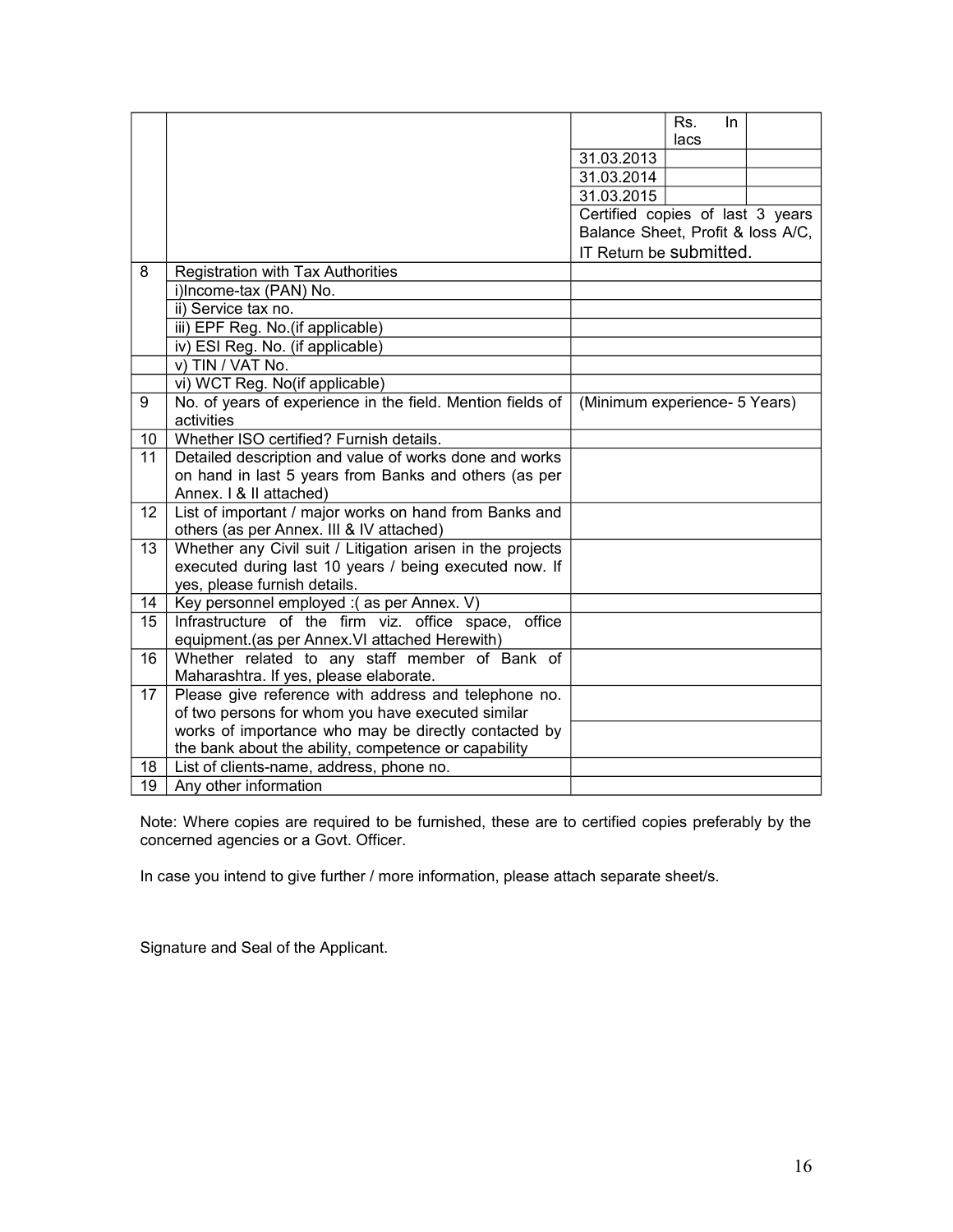| ו הווויוסטבהולט טו "זיטולולט באבטט ובט"ו טול טהויוט מס טבובויו<br>SR. | Name<br>of            | <b>Short</b> | Name &            | Value of | <b>Stipulated</b> | <b>Actual time</b> | of<br>Copy                |
|-----------------------------------------------------------------------|-----------------------|--------------|-------------------|----------|-------------------|--------------------|---------------------------|
| No.                                                                   | Work                  | description  | <b>Address of</b> | work     | time              | οf                 | <b>Work</b>               |
|                                                                       | /Project              | оf           | Owner /           | executed | оf                | completion         | Order &                   |
|                                                                       |                       |              |                   |          |                   |                    |                           |
|                                                                       | executed<br>with name | work         | <b>Consultant</b> |          | completion        |                    | completion<br>certificate |
|                                                                       |                       |              |                   |          |                   |                    |                           |
|                                                                       | &address<br>οf<br>the |              |                   |          |                   |                    | from<br>the<br>Bank.      |
|                                                                       | client bank.          |              |                   |          |                   |                    |                           |
|                                                                       |                       |              |                   |          |                   |                    |                           |
|                                                                       |                       |              |                   |          |                   |                    |                           |
|                                                                       | $\mathbf{2}$          | 3            | 4                 | 5        | 6                 | 7                  | 8                         |
|                                                                       |                       |              |                   |          |                   |                    |                           |
|                                                                       |                       |              |                   |          |                   |                    |                           |
|                                                                       |                       |              |                   |          |                   |                    |                           |
|                                                                       |                       |              |                   |          |                   |                    |                           |
|                                                                       |                       |              |                   |          |                   |                    |                           |
|                                                                       |                       |              |                   |          |                   |                    |                           |

### **PROFORMA – I** PARTICULARS OF WORKS EXECUTED FOR BANKS as CLIENT

Signature of the Applicant

Note: The list is to be substantiated with the documentary evidence such as work order and completion certificates in absence of which the application is liable to be rejected. Other works should be mentioned on separate sheet.

### **PROFORMA – II**

### PARTICULARS OF WORKS EXECUTED FOR OTHER CLIENTS

| SR.<br>No. | Work<br>Name<br>of<br>/Project executed<br>with<br>name<br>&address of the<br>client. | <b>Short</b><br>description<br>οf<br>work | Name &<br><b>Address of</b><br>Owner /<br><b>Consultant</b> | Value of<br>work<br>executed | <b>Stipulated</b><br>time<br>οf<br>completion | <b>Actual time</b><br>οf<br>completion | of<br>Copy<br>Work<br>Order &<br>completion<br>certificate<br>from<br>the Client. |
|------------|---------------------------------------------------------------------------------------|-------------------------------------------|-------------------------------------------------------------|------------------------------|-----------------------------------------------|----------------------------------------|-----------------------------------------------------------------------------------|
| 1          | $\overline{2}$                                                                        | 3                                         | 4                                                           | 5                            | 6                                             | 7                                      | 8                                                                                 |
|            |                                                                                       |                                           |                                                             |                              |                                               |                                        |                                                                                   |
|            |                                                                                       |                                           |                                                             |                              |                                               |                                        |                                                                                   |
|            |                                                                                       |                                           |                                                             |                              |                                               |                                        |                                                                                   |
|            |                                                                                       |                                           |                                                             |                              |                                               |                                        |                                                                                   |
|            |                                                                                       |                                           |                                                             |                              |                                               |                                        |                                                                                   |
|            |                                                                                       |                                           |                                                             |                              |                                               |                                        |                                                                                   |

Signature of the Applicant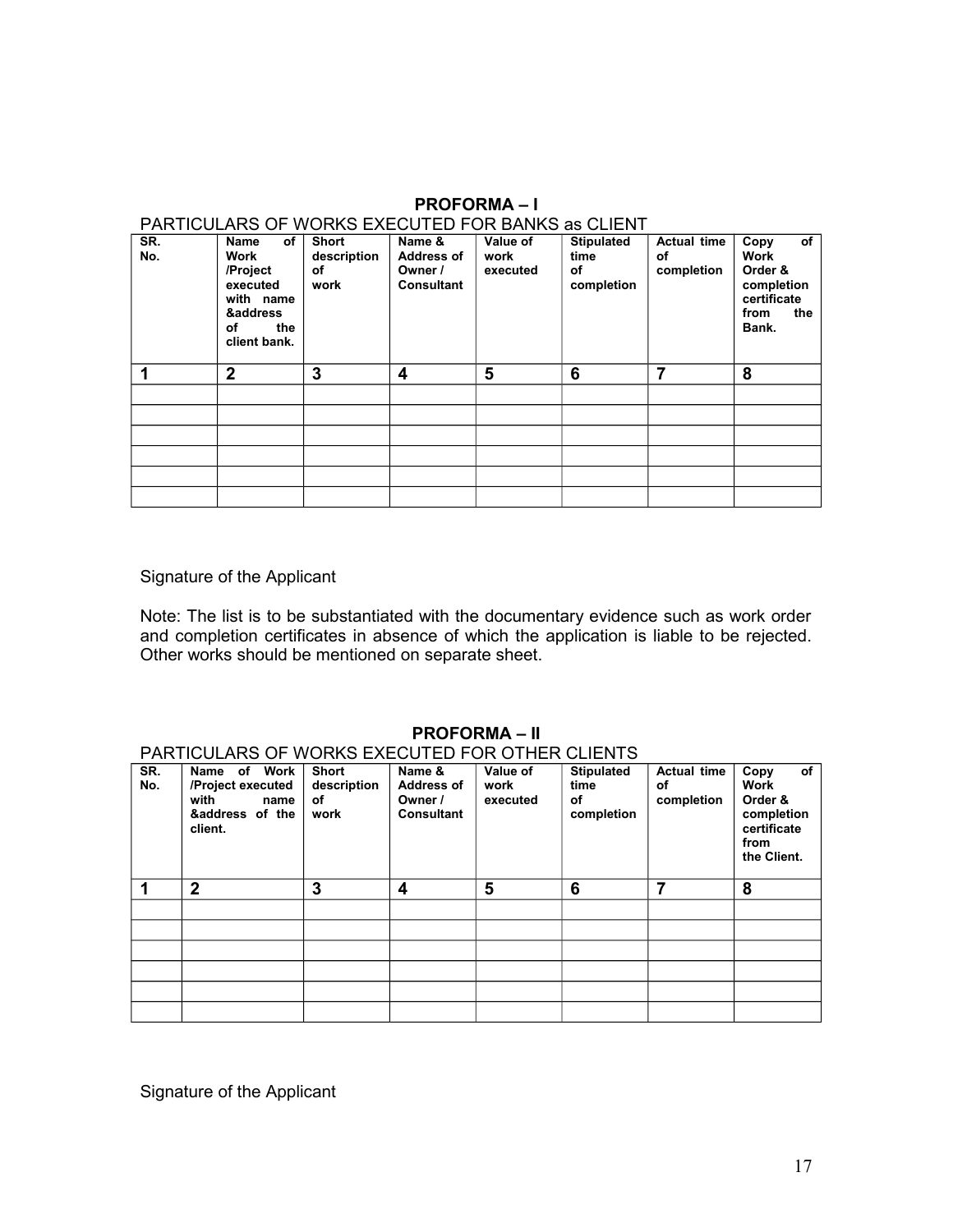Note: The list is to be substantiated with the documentary evidence such as work order and completion certificates in absence of which the application is liable to be rejected. Other works should be mentioned on separate sheet.

|     |                                   | <u>FANTIUULANS UF WUNNS UN HAND FNUM DANNS</u> |                              |                      |                   |                 |                         |
|-----|-----------------------------------|------------------------------------------------|------------------------------|----------------------|-------------------|-----------------|-------------------------|
| SR. | Name of                           | Short                                          | Name &                       | Value of             | <b>Stipulated</b> | <b>Expected</b> | of<br>Copy              |
| No. | Work /                            | description                                    | <b>Address of</b>            | work                 | time              | time of         | Work                    |
|     | Project<br>with name<br>&         | οf<br>work                                     | Owner /<br><b>Consultant</b> | be<br>to<br>executed | of<br>completion  | completion      | Order from<br>the Bank. |
|     | address of<br>the client<br>Bank. |                                                |                              |                      |                   |                 |                         |
| 1   | $\mathbf{2}$                      | 3                                              | 4                            | 5                    | 6                 | 7               | 8                       |
|     |                                   |                                                |                              |                      |                   |                 |                         |
|     |                                   |                                                |                              |                      |                   |                 |                         |
|     |                                   |                                                |                              |                      |                   |                 |                         |
|     |                                   |                                                |                              |                      |                   |                 |                         |
|     |                                   |                                                |                              |                      |                   |                 |                         |
|     |                                   |                                                |                              |                      |                   |                 |                         |

### **PROFORMA – III**

### PARTICULARS OF WORKS ON HAND FROM BANKS

### Signature of the Applicant

Note: The list is to be substantiated with the documentary evidence such as work order and completion certificates in absence of which the application is liable to be rejected. Other works should be mentioned on separate sheet.

### **PROFORMA – IV**

### PARTICULARS OF WORKS ON HAND FROM OTHER CLIENTS

| SR.<br>No. | Name of<br>Work /<br>Project<br>with name<br>&<br>address of<br>the client. | Short<br>description<br>оf<br>work | Name &<br><b>Address of</b><br>Owner /<br><b>Consultant</b> | Value of<br>Work to be<br>executed | <b>Stipulated</b><br>time<br>of<br>completion | <b>Expected</b><br>time of<br>completion | of<br>Copy<br><b>Work</b><br>Order from<br>the Client. |
|------------|-----------------------------------------------------------------------------|------------------------------------|-------------------------------------------------------------|------------------------------------|-----------------------------------------------|------------------------------------------|--------------------------------------------------------|
| 1          | $\mathbf{2}$                                                                | 3                                  | 4                                                           | 5                                  | 6                                             | 7                                        | 8                                                      |
|            |                                                                             |                                    |                                                             |                                    |                                               |                                          |                                                        |
|            |                                                                             |                                    |                                                             |                                    |                                               |                                          |                                                        |
|            |                                                                             |                                    |                                                             |                                    |                                               |                                          |                                                        |
|            |                                                                             |                                    |                                                             |                                    |                                               |                                          |                                                        |
|            |                                                                             |                                    |                                                             |                                    |                                               |                                          |                                                        |
|            |                                                                             |                                    |                                                             |                                    |                                               |                                          |                                                        |

Signature of the Applicant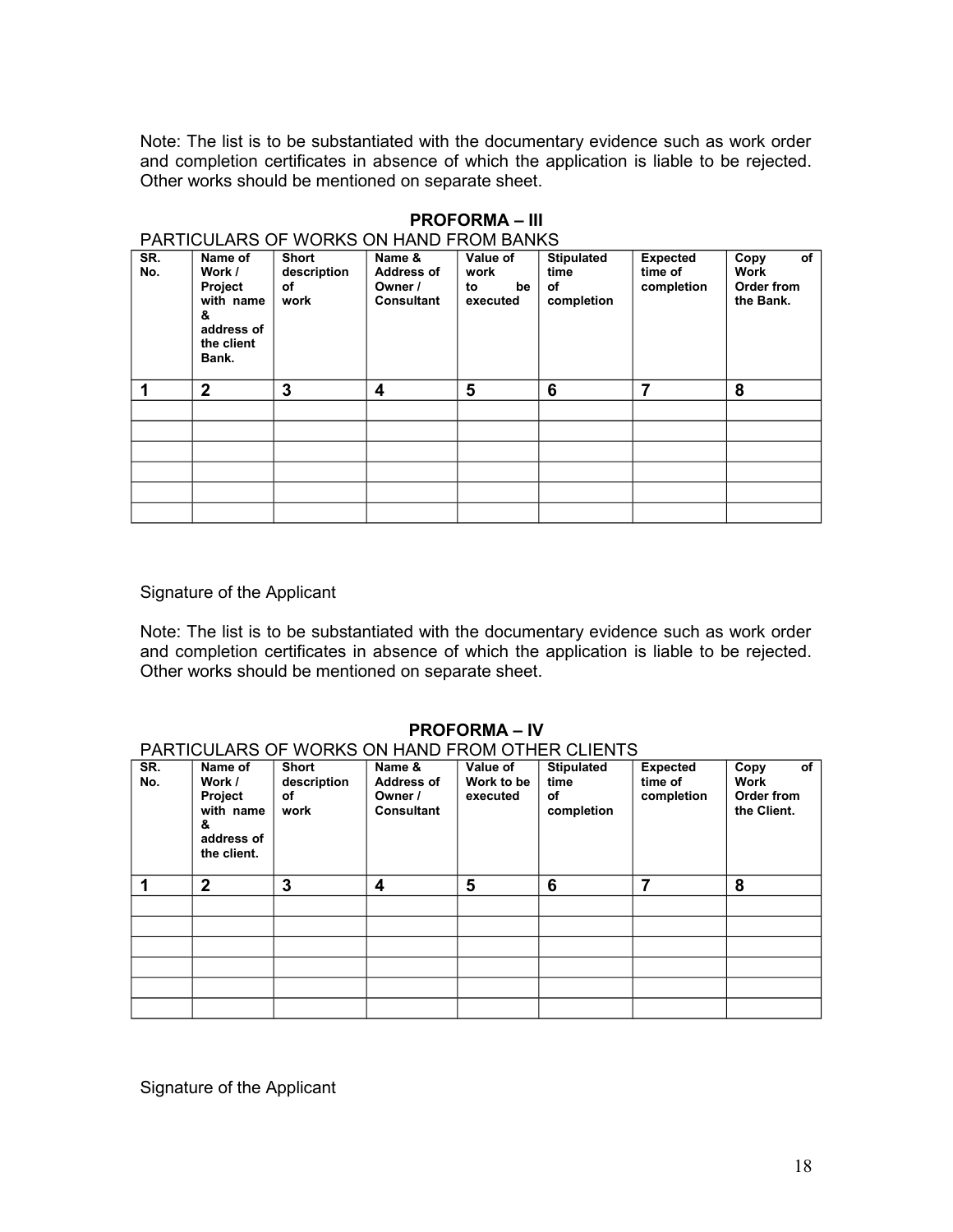Note: The list is to be substantiated with the documentary evidence such as work order and completion certificates in absence of which the application is liable to be rejected. Other works should be mentioned on separate sheet.

|           |                |             | KEY PERSONNEL PERMANENTLY EMPLOYED |                   |                           |                                                                              |                                                                                                                                                                       |                          |
|-----------|----------------|-------------|------------------------------------|-------------------|---------------------------|------------------------------------------------------------------------------|-----------------------------------------------------------------------------------------------------------------------------------------------------------------------|--------------------------|
| Sr<br>No. | <b>Name</b>    | Designation | Qualifications                     | <b>Experience</b> | Years<br>with the<br>firm | Name<br>of<br>project<br>handled<br>costing<br>over<br><b>Rs.20</b><br>lakhs | Indicate special<br>expertise<br>such<br>as<br>Advance<br>Mgt.<br>Tech.<br>like CPM / PERT<br>&<br><b>Projects</b><br>in<br>which such<br>techniques were<br>employed | Any other<br>information |
|           | $\overline{2}$ | 3           | 4                                  | 5                 | 6                         | 7                                                                            | 8                                                                                                                                                                     | 9                        |
|           |                |             |                                    |                   |                           |                                                                              |                                                                                                                                                                       |                          |
|           |                |             |                                    |                   |                           |                                                                              |                                                                                                                                                                       |                          |
|           |                |             |                                    |                   |                           |                                                                              |                                                                                                                                                                       |                          |
|           |                |             |                                    |                   |                           |                                                                              |                                                                                                                                                                       |                          |
|           |                |             |                                    |                   |                           |                                                                              |                                                                                                                                                                       |                          |

## **ANNEXURE - V**

### Signature of the Applicant

Note: The list is to be substantiated with the documentary evidence such as work order and completion certificates in absence of which the application is liable to be rejected. Other works should be mentioned on separate sheet.

### **ANNEXURE – VI**

| Details of Infrastructure in Office |                                                                                  |                |                |
|-------------------------------------|----------------------------------------------------------------------------------|----------------|----------------|
| SR.<br>No.                          | <b>Items</b>                                                                     | <b>Numbers</b> | <b>Details</b> |
| 1                                   | Address of the office                                                            |                |                |
| $\mathbf{2}$                        | Office premises, area etc. in<br>sq.ft.                                          |                |                |
| 3                                   | Fax / M/C                                                                        |                |                |
| 4                                   | Telephones                                                                       |                |                |
| 5                                   | Other instruments                                                                |                |                |
| 6                                   | Software/s used for planning,<br>estimation,<br>execution,<br>supervision etc.   |                |                |
| 7                                   | Reference books used for<br>estimates / rate analysis etc.<br>Information        |                |                |
| 8                                   | Subscription to magazines,<br>journals from institutes<br>of<br>technical nature |                |                |
| 9                                   | Any other                                                                        |                |                |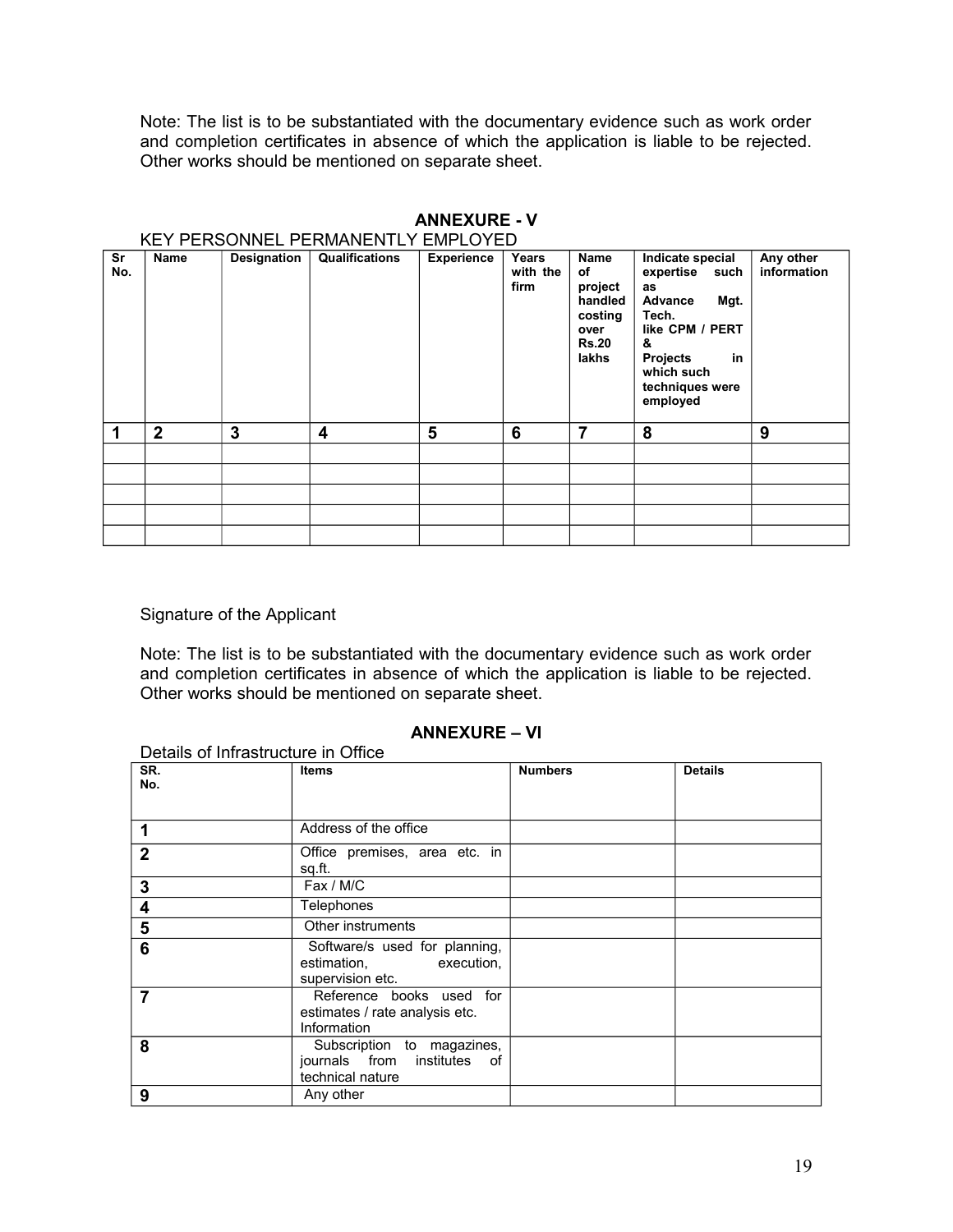### **Application Format for Electrical Contractors: Basic Scope of work:**

The scope of work for Electrical Contractors involves internal and external electrification, associated cabling, installation & maintenance of Transformer/DG set / Control panels, earthling, wiring for air conditioners, telephone wiring, Music system installation, UPS wiring and data cabling, break-down repairs and other allied works.

### **Desired requirements:**

The Electrical Contractors must have minimum 5 years experience in the line/field.

The Electrical contractor/ Firm should have completed works /projects for minimum 8-10 sites of reputed firms/nationalized banks during last 3 years.

The Electrical contractor /Firm should be based in Kolhapur. Firms empanelled with nationalized banks will be given preference.

Firm should have successfully completed projects for more than Rs.100 lac till date and Documentary evidence in support of this must be submitted.

### **Application Format**

Category applied for:

| 1              | Name of the Firm/ Organization                                            |                 |                                     |               |
|----------------|---------------------------------------------------------------------------|-----------------|-------------------------------------|---------------|
|                | <b>Registered Office</b>                                                  |                 |                                     |               |
|                | Kolhapur Office                                                           |                 |                                     |               |
|                | Telephone No.                                                             |                 |                                     |               |
|                | Fax No.                                                                   |                 |                                     |               |
|                | E-mail                                                                    |                 |                                     |               |
| $\overline{2}$ | <b>Year of Establishment</b>                                              |                 |                                     |               |
| $\overline{3}$ | Status of the firm Whether company / firm / Proprietary)                  |                 |                                     |               |
| $\overline{4}$ | Name and Qualification of Directors /Partners<br>Proprietor               | Name            | Designation<br>and<br>Qualification | Mobile<br>No. |
|                |                                                                           |                 |                                     |               |
|                |                                                                           |                 |                                     |               |
|                |                                                                           |                 |                                     |               |
| 5              | Professional Qualifications:                                              |                 |                                     |               |
| a.             | of the Proprietor/Partners/Directors                                      |                 |                                     |               |
| b.             | In case of company/firm, whether registered with the                      |                 |                                     |               |
|                | Registrar of Companies /Registrar of firms. If so,                        |                 |                                     |               |
|                | mention number & date. (Also enclose copy of                              |                 |                                     |               |
|                | Registration / Articles and Memorandum of Association)                    |                 |                                     |               |
| c)             | Whether PWD license is obtained? If so attach copy of                     |                 |                                     |               |
|                | the same                                                                  |                 |                                     |               |
|                | Empanelled with BOM Kolhapur                                              |                 |                                     |               |
| $d.$ )         | empanelled with other organizations such<br>as                            |                 |                                     |               |
|                | Banks /PSU etc. Furnish their names, class and date of                    |                 |                                     |               |
| 6              | registration (attach copy of registration, if any)<br>Name of the bankers | Name of Bank:   |                                     |               |
|                |                                                                           |                 |                                     |               |
|                |                                                                           | Name of Branch: |                                     |               |
|                |                                                                           | Phone Nos.:     |                                     |               |
|                |                                                                           |                 | Contact Person Phone No.:           |               |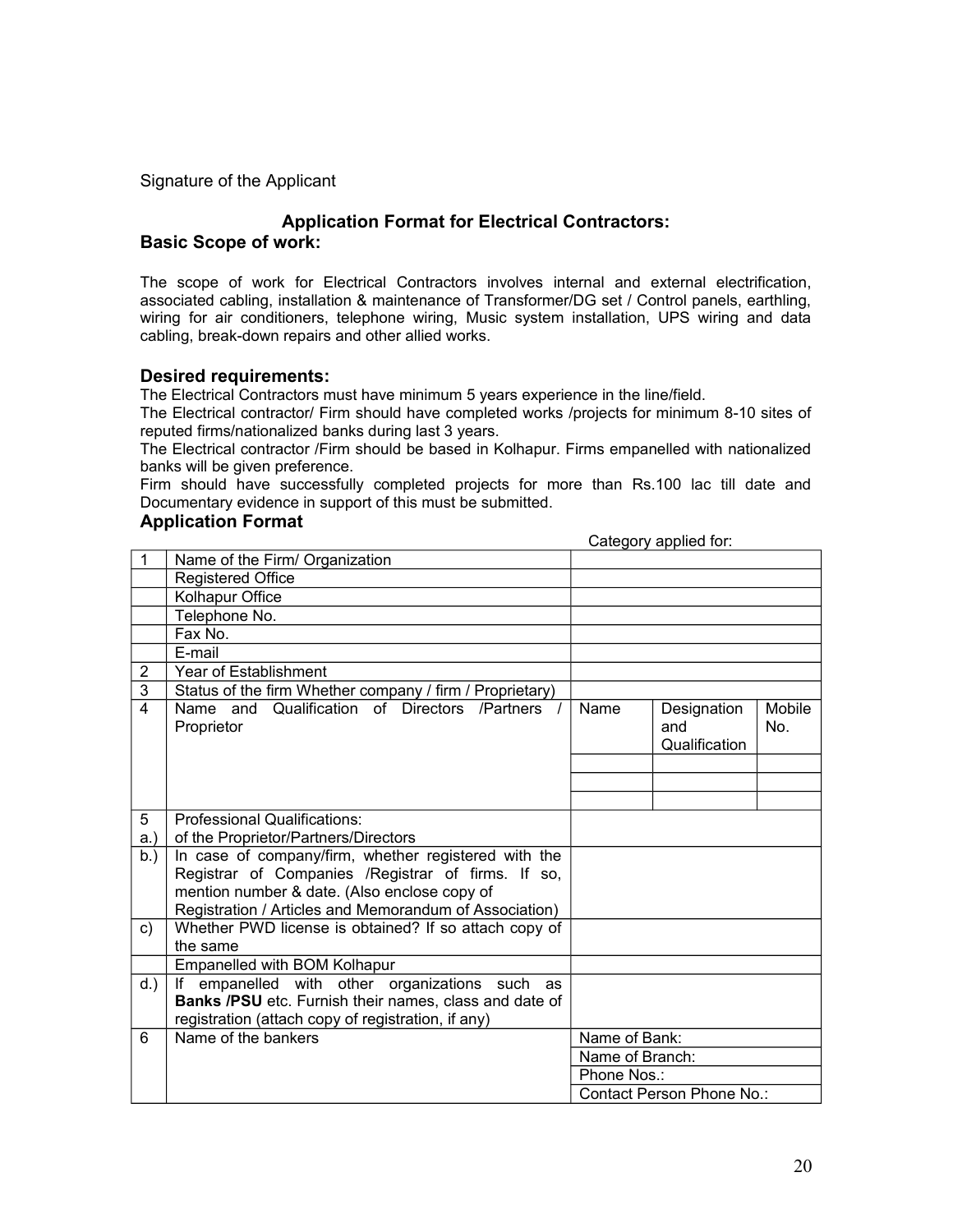| $\overline{7}$  | Satisfactory evidence to indicate financial capacity                                           | Year                              | Turnover   | Profit |
|-----------------|------------------------------------------------------------------------------------------------|-----------------------------------|------------|--------|
|                 |                                                                                                |                                   | Rs.<br>In. |        |
|                 |                                                                                                |                                   | lacs       |        |
|                 |                                                                                                | 31.03.2013                        |            |        |
|                 |                                                                                                | 31.03.2014                        |            |        |
|                 |                                                                                                | 31.03.2015                        |            |        |
|                 |                                                                                                | Certified copies of last 3 years  |            |        |
|                 |                                                                                                | Balance Sheet, Profit & loss A/C, |            |        |
|                 |                                                                                                | IT Return be submitted.           |            |        |
| 8               | Registration with Tax Authorities                                                              |                                   |            |        |
|                 | i)Income-tax (PAN) No.                                                                         |                                   |            |        |
|                 | ii) Service tax no.                                                                            |                                   |            |        |
|                 | iii) EPF Reg. No. (if applicable)                                                              |                                   |            |        |
|                 | iv) ESI Reg. No. (if applicable)                                                               |                                   |            |        |
|                 | v) TIN / VAT No.                                                                               |                                   |            |        |
|                 | vi) WCT Reg. No(if applicable)                                                                 |                                   |            |        |
| 9               | No. of years of experience in the field. Mention fields of                                     | (Minimum experience- 5 Years)     |            |        |
|                 | activities                                                                                     |                                   |            |        |
| 10              | Whether ISO certified? Furnish details.                                                        |                                   |            |        |
| 11              | Detailed description and value of works done and works                                         |                                   |            |        |
|                 | on hand in last 5 years from Banks and others (as per                                          |                                   |            |        |
|                 | Annex. I & II attached)                                                                        |                                   |            |        |
| 12              | List of important / major works on hand from Banks and                                         |                                   |            |        |
|                 | others (as per Annex. III & IV attached)                                                       |                                   |            |        |
| 13              | Whether any Civil suit / Litigation arisen in the projects                                     |                                   |            |        |
|                 | executed during last 10 years / being executed now. If                                         |                                   |            |        |
|                 | yes, please furnish details.                                                                   |                                   |            |        |
| 14              | Key personnel employed :(as per Annex. V)                                                      |                                   |            |        |
| 15              | Infrastructure of the firm viz. office space,<br>office                                        |                                   |            |        |
|                 | equipment.(as per Annex. VI attached Herewith)                                                 |                                   |            |        |
| 16              | Whether related to any staff member of Bank of                                                 |                                   |            |        |
| 17              | Maharashtra. If yes, please elaborate.<br>Please give reference with address and telephone no. |                                   |            |        |
|                 | of two persons for whom you have executed similar                                              |                                   |            |        |
|                 | works of importance who may be directly contacted by                                           |                                   |            |        |
|                 | the bank about the ability, competence or capability                                           |                                   |            |        |
| 18              | List of clients-name, address, phone no.                                                       |                                   |            |        |
| $\overline{19}$ | Any other information                                                                          |                                   |            |        |
|                 |                                                                                                |                                   |            |        |

Note: Where copies are required to be furnished, these are to certified copies preferably by the concerned agencies or a Govt. Officer. In case you intend to give further / more information, please attach separate sheet/s.

Signature and Seal of the Applicant.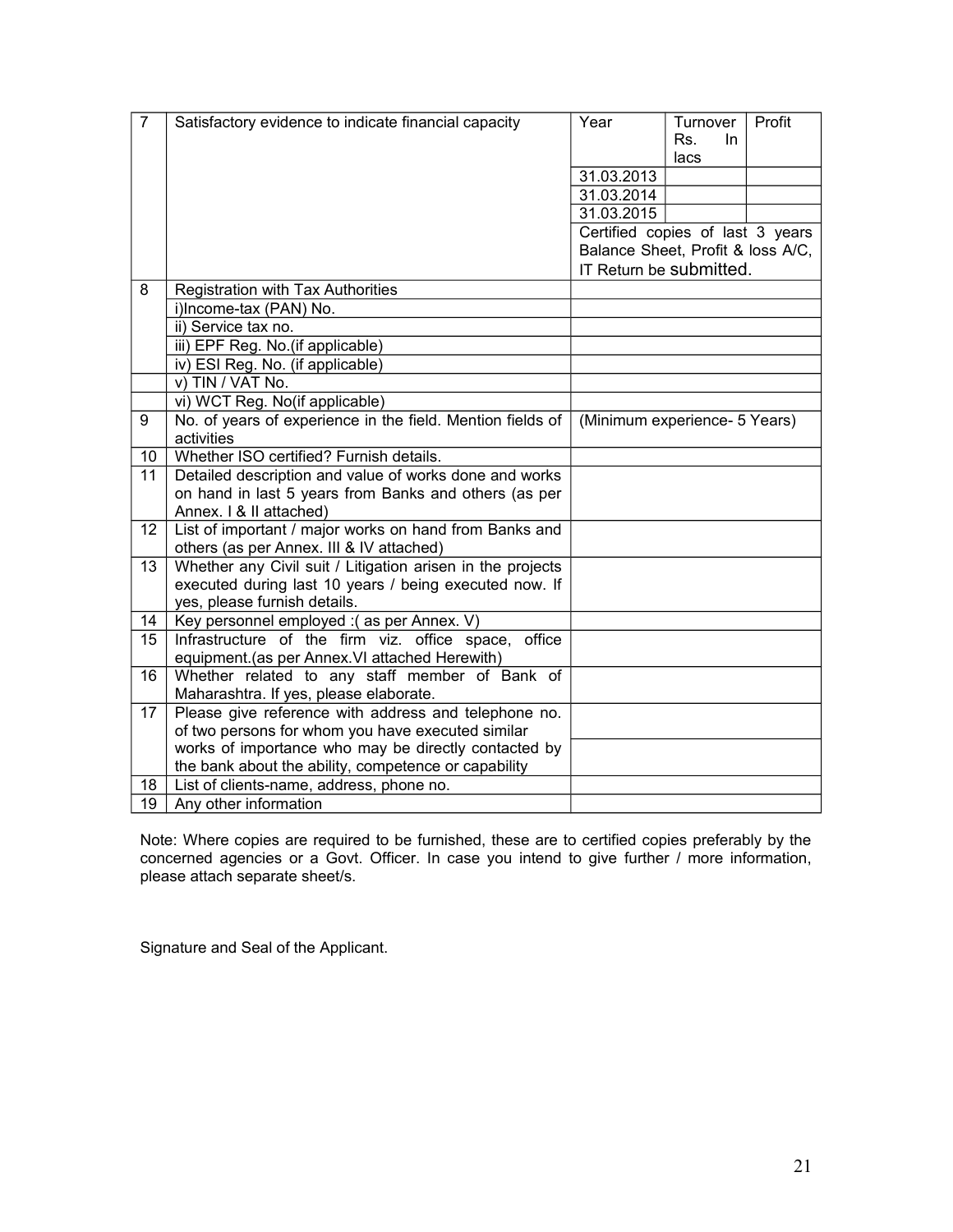### **PROFORMA – I**

|            | PARTICULARS OF WORKS EXECUTED FOR BANKS as CLIENT                                                |                                           |                                                             |                              |                                               |                                        |                                                                                    |  |  |
|------------|--------------------------------------------------------------------------------------------------|-------------------------------------------|-------------------------------------------------------------|------------------------------|-----------------------------------------------|----------------------------------------|------------------------------------------------------------------------------------|--|--|
| SR.<br>No. | of<br>Name<br>Work<br>/Project<br>executed<br>with name<br>&address<br>οf<br>the<br>client bank. | <b>Short</b><br>description<br>οf<br>work | Name &<br><b>Address of</b><br>Owner /<br><b>Consultant</b> | Value of<br>work<br>executed | <b>Stipulated</b><br>time<br>οf<br>completion | <b>Actual time</b><br>оf<br>completion | of<br>Copy<br>Work<br>Order &<br>completion<br>certificate<br>the<br>from<br>Bank. |  |  |
| 1          | $\mathbf 2$                                                                                      | 3                                         | 4                                                           | 5                            | 6                                             | 7                                      | 8                                                                                  |  |  |
|            |                                                                                                  |                                           |                                                             |                              |                                               |                                        |                                                                                    |  |  |
|            |                                                                                                  |                                           |                                                             |                              |                                               |                                        |                                                                                    |  |  |
|            |                                                                                                  |                                           |                                                             |                              |                                               |                                        |                                                                                    |  |  |
|            |                                                                                                  |                                           |                                                             |                              |                                               |                                        |                                                                                    |  |  |
|            |                                                                                                  |                                           |                                                             |                              |                                               |                                        |                                                                                    |  |  |
|            |                                                                                                  |                                           |                                                             |                              |                                               |                                        |                                                                                    |  |  |

### Signature of the Applicant

Note: The list is to be substantiated with the documentary evidence such as work order and completion certificates in absence of which the application is liable to be rejected. Other works should be mentioned on separate sheet.

|            |                                                                                    |                                           | $\sim$ $\sim$ $\sim$ $\sim$ $\sim$ $\sim$                   |                              |                                               |                                        |                                                                                   |
|------------|------------------------------------------------------------------------------------|-------------------------------------------|-------------------------------------------------------------|------------------------------|-----------------------------------------------|----------------------------------------|-----------------------------------------------------------------------------------|
|            | PARTICULARS OF WORKS EXECUTED FOR OTHER CLIENTS                                    |                                           |                                                             |                              |                                               |                                        |                                                                                   |
| SR.<br>No. | Work<br>Name of<br>/Project executed<br>with<br>name<br>&address of the<br>client. | <b>Short</b><br>description<br>оf<br>work | Name &<br><b>Address of</b><br>Owner /<br><b>Consultant</b> | Value of<br>work<br>executed | <b>Stipulated</b><br>time<br>οf<br>completion | <b>Actual time</b><br>оf<br>completion | of<br>Copy<br>Work<br>Order &<br>completion<br>certificate<br>from<br>the Client. |
| 1          | $\mathbf{2}$                                                                       | 3                                         | 4                                                           | 5                            | 6                                             | 7                                      | 8                                                                                 |
|            |                                                                                    |                                           |                                                             |                              |                                               |                                        |                                                                                   |
|            |                                                                                    |                                           |                                                             |                              |                                               |                                        |                                                                                   |
|            |                                                                                    |                                           |                                                             |                              |                                               |                                        |                                                                                   |
|            |                                                                                    |                                           |                                                             |                              |                                               |                                        |                                                                                   |
|            |                                                                                    |                                           |                                                             |                              |                                               |                                        |                                                                                   |
|            |                                                                                    |                                           |                                                             |                              |                                               |                                        |                                                                                   |

### **PROFORMA – II**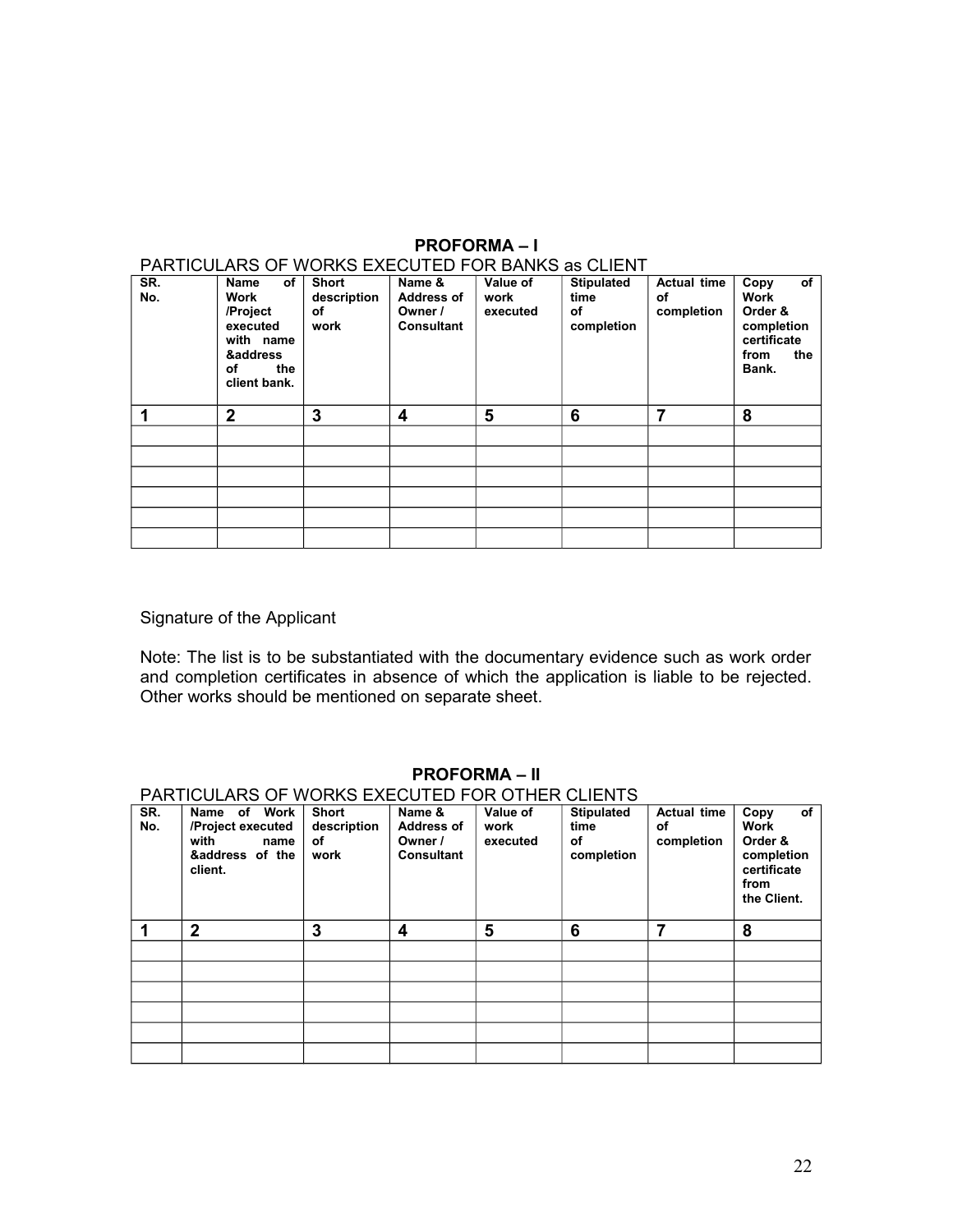Note: The list is to be substantiated with the documentary evidence such as work order and completion certificates in absence of which the application is liable to be rejected. Other works should be mentioned on separate sheet.

|            | PARTICULARS OF WORKS ON HAND FROM BANKS                                             |                                           |                                                      |                                          |                                               |                                          |                                               |  |  |  |  |
|------------|-------------------------------------------------------------------------------------|-------------------------------------------|------------------------------------------------------|------------------------------------------|-----------------------------------------------|------------------------------------------|-----------------------------------------------|--|--|--|--|
| SR.<br>No. | Name of<br>Work /<br>Project<br>with name<br>&<br>address of<br>the client<br>Bank. | <b>Short</b><br>description<br>οf<br>work | Name &<br>Address of<br>Owner /<br><b>Consultant</b> | Value of<br>work<br>be<br>to<br>executed | <b>Stipulated</b><br>time<br>of<br>completion | <b>Expected</b><br>time of<br>completion | of<br>Copy<br>Work<br>Order from<br>the Bank. |  |  |  |  |
| 1          | $\mathbf{2}$                                                                        | 3                                         | 4                                                    | 5                                        | 6                                             | 7                                        | 8                                             |  |  |  |  |
|            |                                                                                     |                                           |                                                      |                                          |                                               |                                          |                                               |  |  |  |  |
|            |                                                                                     |                                           |                                                      |                                          |                                               |                                          |                                               |  |  |  |  |
|            |                                                                                     |                                           |                                                      |                                          |                                               |                                          |                                               |  |  |  |  |
|            |                                                                                     |                                           |                                                      |                                          |                                               |                                          |                                               |  |  |  |  |
|            |                                                                                     |                                           |                                                      |                                          |                                               |                                          |                                               |  |  |  |  |
|            |                                                                                     |                                           |                                                      |                                          |                                               |                                          |                                               |  |  |  |  |

### **PROFORMA – III**

### Signature of the Applicant

Note: The list is to be substantiated with the documentary evidence such as work order and completion certificates in absence of which the application is liable to be rejected. Other works should be mentioned on separate sheet.

|            |                                                                             |                                           |                                                             |                                    | PARTICULARS OF WORKS ON HAND FROM OTHER CLIENTS |                                          |                                                 |
|------------|-----------------------------------------------------------------------------|-------------------------------------------|-------------------------------------------------------------|------------------------------------|-------------------------------------------------|------------------------------------------|-------------------------------------------------|
| SR.<br>No. | Name of<br>Work /<br>Project<br>with name<br>&<br>address of<br>the client. | <b>Short</b><br>description<br>оf<br>work | Name &<br><b>Address of</b><br>Owner /<br><b>Consultant</b> | Value of<br>Work to be<br>executed | <b>Stipulated</b><br>time<br>οf<br>completion   | <b>Expected</b><br>time of<br>completion | of<br>Copy<br>Work<br>Order from<br>the Client. |
| 1          | $\overline{2}$                                                              | 3                                         | 4                                                           | 5                                  | 6                                               | 7                                        | 8                                               |
|            |                                                                             |                                           |                                                             |                                    |                                                 |                                          |                                                 |
|            |                                                                             |                                           |                                                             |                                    |                                                 |                                          |                                                 |
|            |                                                                             |                                           |                                                             |                                    |                                                 |                                          |                                                 |
|            |                                                                             |                                           |                                                             |                                    |                                                 |                                          |                                                 |
|            |                                                                             |                                           |                                                             |                                    |                                                 |                                          |                                                 |
|            |                                                                             |                                           |                                                             |                                    |                                                 |                                          |                                                 |

### **PROFORMA – IV**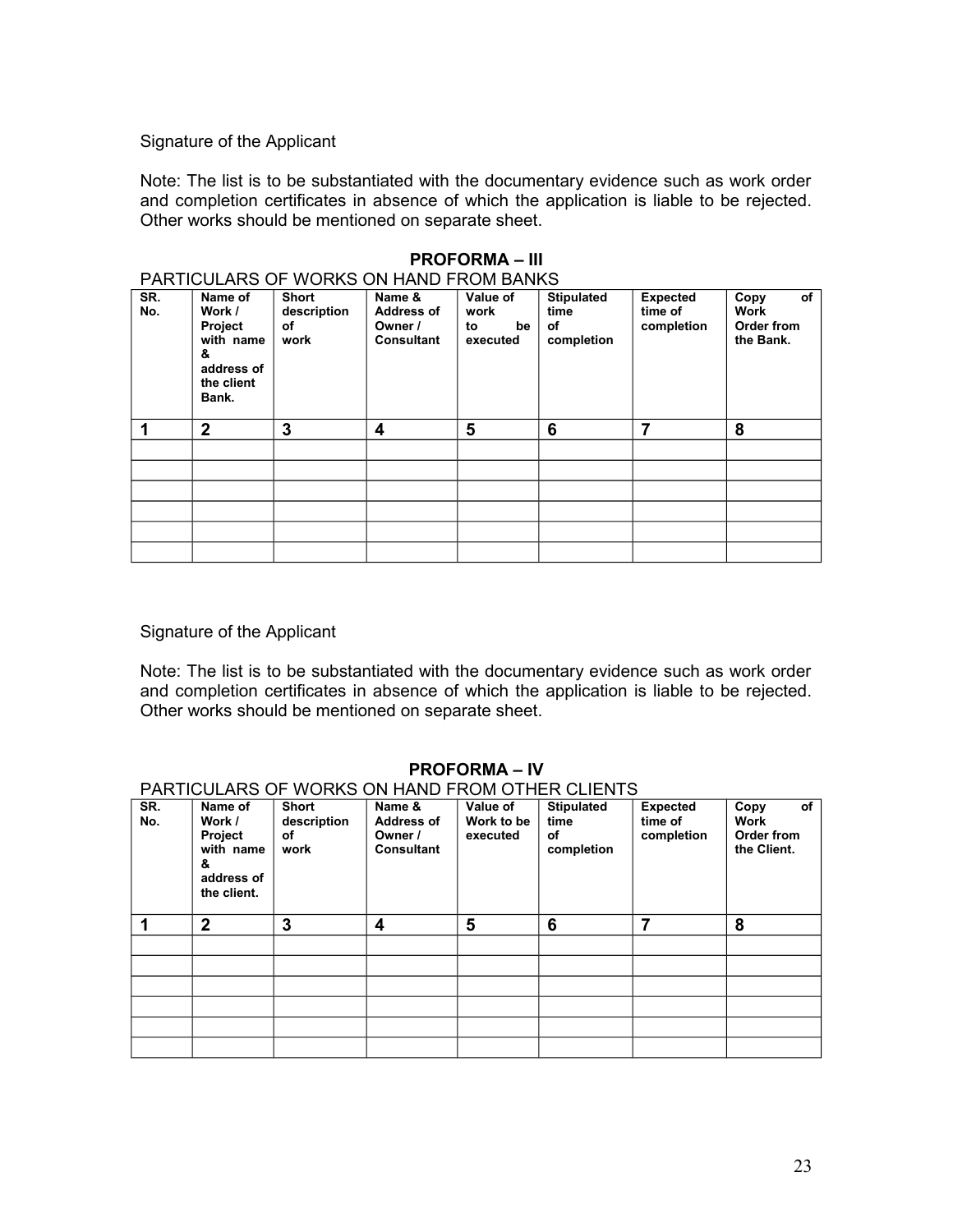Note: The list is to be substantiated with the documentary evidence such as work order and completion certificates in absence of which the application is liable to be rejected. Other works should be mentioned on separate sheet.

| Sr<br>No. | <b>Name</b>      | Designation | NET FENSUNNEL FENMANENTET EMFLUTED<br>Qualifications | <b>Experience</b> | Years<br>with the<br>firm | Name<br>of<br>project<br>handled<br>costing<br>over<br><b>Rs.20</b><br>lakhs | Indicate special<br>expertise<br>such<br>as<br>Advance<br>Mgt.<br>Tech.<br>like CPM / PERT<br>&<br><b>Projects</b><br>in | Any other<br>information |
|-----------|------------------|-------------|------------------------------------------------------|-------------------|---------------------------|------------------------------------------------------------------------------|--------------------------------------------------------------------------------------------------------------------------|--------------------------|
|           |                  |             |                                                      |                   |                           |                                                                              | which such<br>techniques were<br>employed                                                                                |                          |
|           | $\boldsymbol{2}$ | 3           | 4                                                    | 5                 | 6                         | 7                                                                            | 8                                                                                                                        | 9                        |
|           |                  |             |                                                      |                   |                           |                                                                              |                                                                                                                          |                          |
|           |                  |             |                                                      |                   |                           |                                                                              |                                                                                                                          |                          |
|           |                  |             |                                                      |                   |                           |                                                                              |                                                                                                                          |                          |
|           |                  |             |                                                      |                   |                           |                                                                              |                                                                                                                          |                          |
|           |                  |             |                                                      |                   |                           |                                                                              |                                                                                                                          |                          |

#### **ANNEXURE - V** KEY PERSONNEL PERMANENTLY EMPLOYED

### Signature of the Applicant

Note: The list is to be substantiated with the documentary evidence such as work order and completion certificates in absence of which the application is liable to be rejected. Other works should be mentioned on separate sheet.

### **ANNEXURE – VI**

| Details of Infrastructure in Office |                                                                                |                |                |  |  |  |  |  |
|-------------------------------------|--------------------------------------------------------------------------------|----------------|----------------|--|--|--|--|--|
| SR.<br>No.                          | Items                                                                          | <b>Numbers</b> | <b>Details</b> |  |  |  |  |  |
| 1                                   | Address of the office                                                          |                |                |  |  |  |  |  |
| $\mathbf{2}$                        | Office premises, area etc. in<br>sq.ft.                                        |                |                |  |  |  |  |  |
| 3                                   | Fax / M/C                                                                      |                |                |  |  |  |  |  |
| 4                                   | Telephones                                                                     |                |                |  |  |  |  |  |
| 5                                   | Other instruments                                                              |                |                |  |  |  |  |  |
| 6                                   | Software/s used for planning,<br>estimation,<br>execution,<br>supervision etc. |                |                |  |  |  |  |  |
| 7                                   | Reference books used for<br>estimates / rate analysis etc.<br>Information      |                |                |  |  |  |  |  |
| 8                                   | Subscription to magazines,<br>from institutes<br>iournals<br>οf                |                |                |  |  |  |  |  |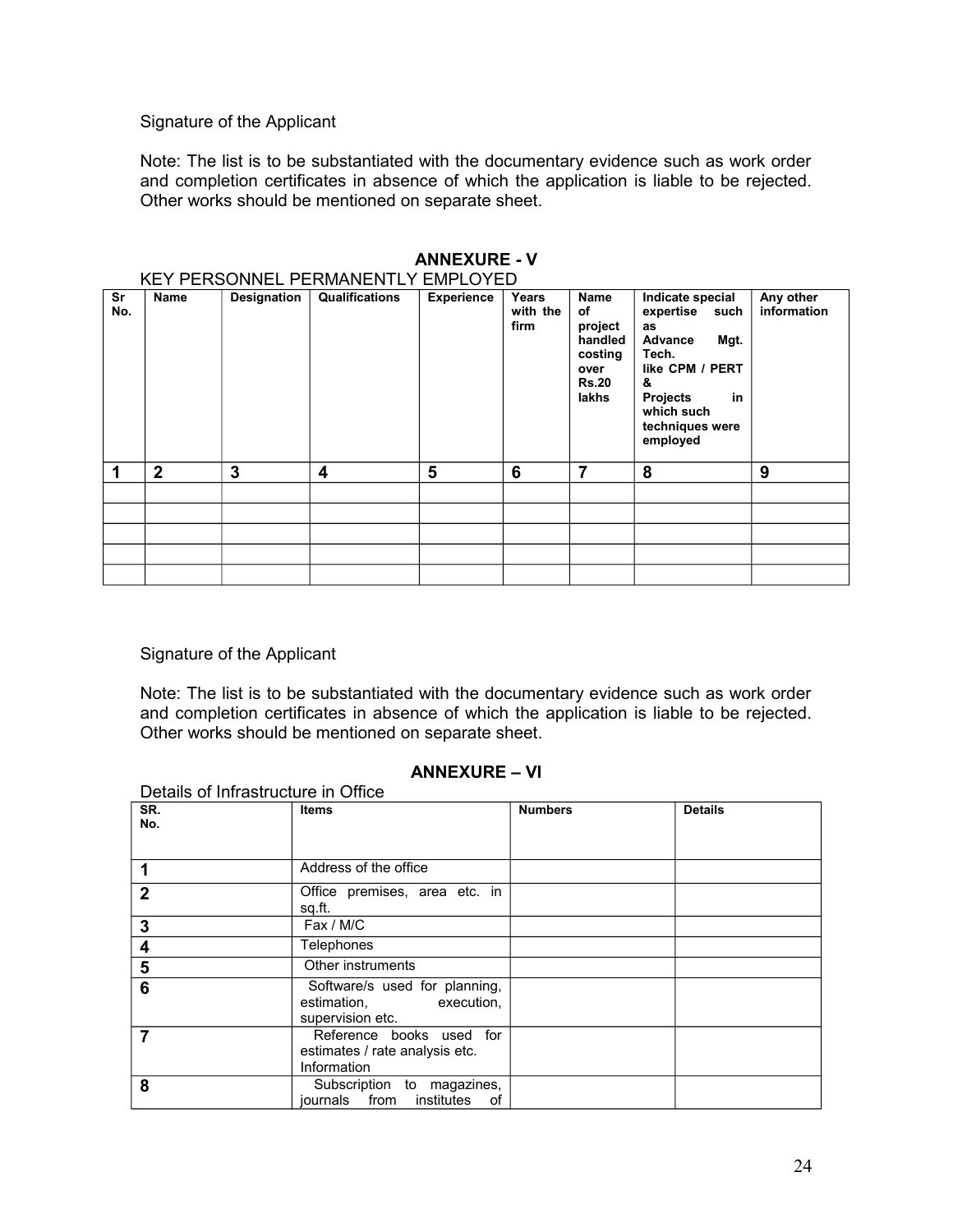| technical<br>.<br>nature    |  |
|-----------------------------|--|
| other<br>$\Delta$ m<br>AIIV |  |

### **Application Format for Air-conditioning Contractors/Suppliers Basic Scope of work:**

The scope of work of Air-conditioning Contractors / Vendors involves supply and installation & maintenance of Window ACs, Split ACs, Multi-split ACs, Ductable splits ACs, VRF systems, centralized air-conditioning plants and necessary cabling, conduits/pipes & ducting. The works shall also include executing AMCs for the respective works.

The air-conditioners unit suppliers or the manufacturers / suppliers of window units, split unit, ductable split, VRF/centralized AC plants, package air-conditioners who are authorized dealers in Kolhapur may also apply.

### **Desired requirements:**

The Air-conditioning Contractors / Vendors must have minimum 5 years experience in the line/field.

The Air-conditioning Contractors / Vendors / Firm should have completed works /projects for minimum 8- 10 sites of reputed firms/nationalized banks during last 3 years.

The Air-conditioning Contractors / Vendors /Firm should be based in Kolhapur. Firms empanelled with nationalized banks will be given preference. The Authorized dealers of AC manufactures with good standing, experience and reputation will be preferred.

Firm should have successfully completed projects for more than Rs.100 lac till date and Documentary evidence in support of this must be submitted.

### **Application Format**

Applied for empanelment as AC Contractor or AC Supplier

Category applied for:

|     | Name of the Firm/ Organization                           |      |               |        |
|-----|----------------------------------------------------------|------|---------------|--------|
|     | <b>Registered Office</b>                                 |      |               |        |
|     | Kolhapur Office                                          |      |               |        |
|     | Telephone No.                                            |      |               |        |
|     | Fax No.                                                  |      |               |        |
|     | E-mail                                                   |      |               |        |
| 2   | Year of Establishment                                    |      |               |        |
| 3   | Status of the firm Whether company / firm / Proprietary) |      |               |        |
| 4   | Name and Qualification of Directors /Partners /          | Name | Designation   | Mobile |
|     | Proprietor                                               |      | and           | No.    |
|     |                                                          |      | Qualification |        |
|     |                                                          |      |               |        |
|     |                                                          |      |               |        |
|     |                                                          |      |               |        |
| 5   | <b>Professional Qualifications:</b>                      |      |               |        |
| a.) | of the Proprietor/Partners/Directors                     |      |               |        |
| b.  | In case of company/firm, whether registered with the     |      |               |        |
|     | Registrar of Companies /Registrar of firms. If so,       |      |               |        |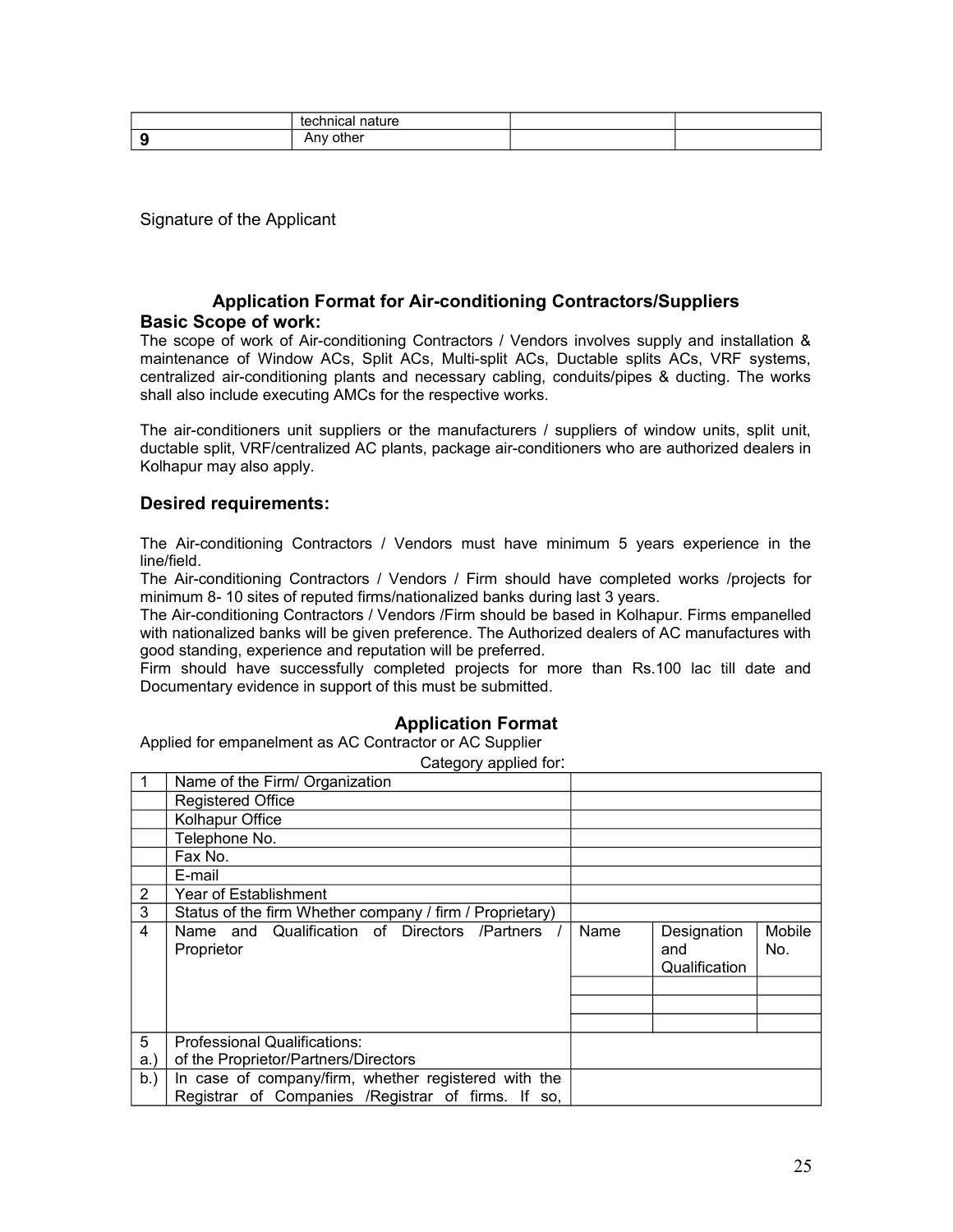|                | mention number & date. (Also enclose copy of                                             |                                   |           |        |
|----------------|------------------------------------------------------------------------------------------|-----------------------------------|-----------|--------|
|                | Registration / Articles and Memorandum of Association)                                   |                                   |           |        |
| C)             | Whether Authorized dealers of AC manufacturer?                                           |                                   |           |        |
|                | If so attach copy of the same.                                                           |                                   |           |        |
|                | Empanelled with BOM Kolhapur                                                             |                                   |           |        |
| $d.$ )         | If empanelled with other organizations<br>such<br>as                                     |                                   |           |        |
|                | Banks /PSU etc. Furnish their names, class and date of                                   |                                   |           |        |
|                | registration (attach copy of registration, if any)                                       |                                   |           |        |
| 6              | Name of the bankers                                                                      | Name of Bank:                     |           |        |
|                |                                                                                          | Name of Branch:                   |           |        |
|                |                                                                                          | Phone Nos.:                       |           |        |
|                |                                                                                          | Contact Person Phone No.:         |           |        |
| $\overline{7}$ | Satisfactory evidence to indicate financial capacity                                     | Year                              | Turnover  | Profit |
|                |                                                                                          |                                   | Rs.<br>In |        |
|                |                                                                                          |                                   | lacs      |        |
|                |                                                                                          | 31.03.2013                        |           |        |
|                |                                                                                          | 31.03.2014                        |           |        |
|                |                                                                                          | 31.03.2015                        |           |        |
|                |                                                                                          | Certified copies of last 3 years  |           |        |
|                |                                                                                          | Balance Sheet, Profit & loss A/C, |           |        |
|                |                                                                                          | IT Return be submitted.           |           |        |
| 8              | Registration with Tax Authorities                                                        |                                   |           |        |
|                | i)Income-tax (PAN) No.                                                                   |                                   |           |        |
|                | ii) Service tax no.                                                                      |                                   |           |        |
|                | iii) EPF Reg. No.(if applicable)                                                         |                                   |           |        |
|                | iv) ESI Reg. No. (if applicable)                                                         |                                   |           |        |
|                | v) TIN / VAT No.                                                                         |                                   |           |        |
|                | vi) WCT Reg. No(if applicable)                                                           |                                   |           |        |
| 9              | No. of years of experience in the field. Mention fields of                               | (Minimum experience- 5 Years)     |           |        |
|                | activities                                                                               |                                   |           |        |
| 10             | Whether ISO certified? Furnish details.                                                  |                                   |           |        |
| 11             | Detailed description and value of works done and works                                   |                                   |           |        |
|                | on hand in last 5 years from Banks and others (as per                                    |                                   |           |        |
|                | Annex. I & II attached)                                                                  |                                   |           |        |
| 12             | List of important / major works on hand from Banks and                                   |                                   |           |        |
|                | others (as per Annex. III & IV attached)                                                 |                                   |           |        |
| 13             | Whether any Civil suit / Litigation arisen in the projects                               |                                   |           |        |
|                | executed during last 10 years / being executed now. If                                   |                                   |           |        |
|                | yes, please furnish details.                                                             |                                   |           |        |
| 14             | Key personnel employed : (as per Annex. V)                                               |                                   |           |        |
| 15             | Infrastructure of the firm viz. office space, office                                     |                                   |           |        |
|                | equipment.(as per Annex. VI attached Herewith)                                           |                                   |           |        |
| 16             | Whether related to any staff member of Bank of<br>Maharashtra. If yes, please elaborate. |                                   |           |        |
| 17             | Please give reference with address and telephone no.                                     |                                   |           |        |
|                | of two persons for whom you have executed similar                                        |                                   |           |        |
|                | works of importance who may be directly contacted by                                     |                                   |           |        |
|                | the bank about the ability, competence or capability                                     |                                   |           |        |
| 18             | List of clients-name, address, phone no.                                                 |                                   |           |        |
| 19             | Any other information                                                                    |                                   |           |        |
|                |                                                                                          |                                   |           |        |

Note: Where copies are required to be furnished, these are to certified copies preferably by the concerned agencies or a Govt. Officer. In case you intend to give further / more information, please attach separate sheet/s.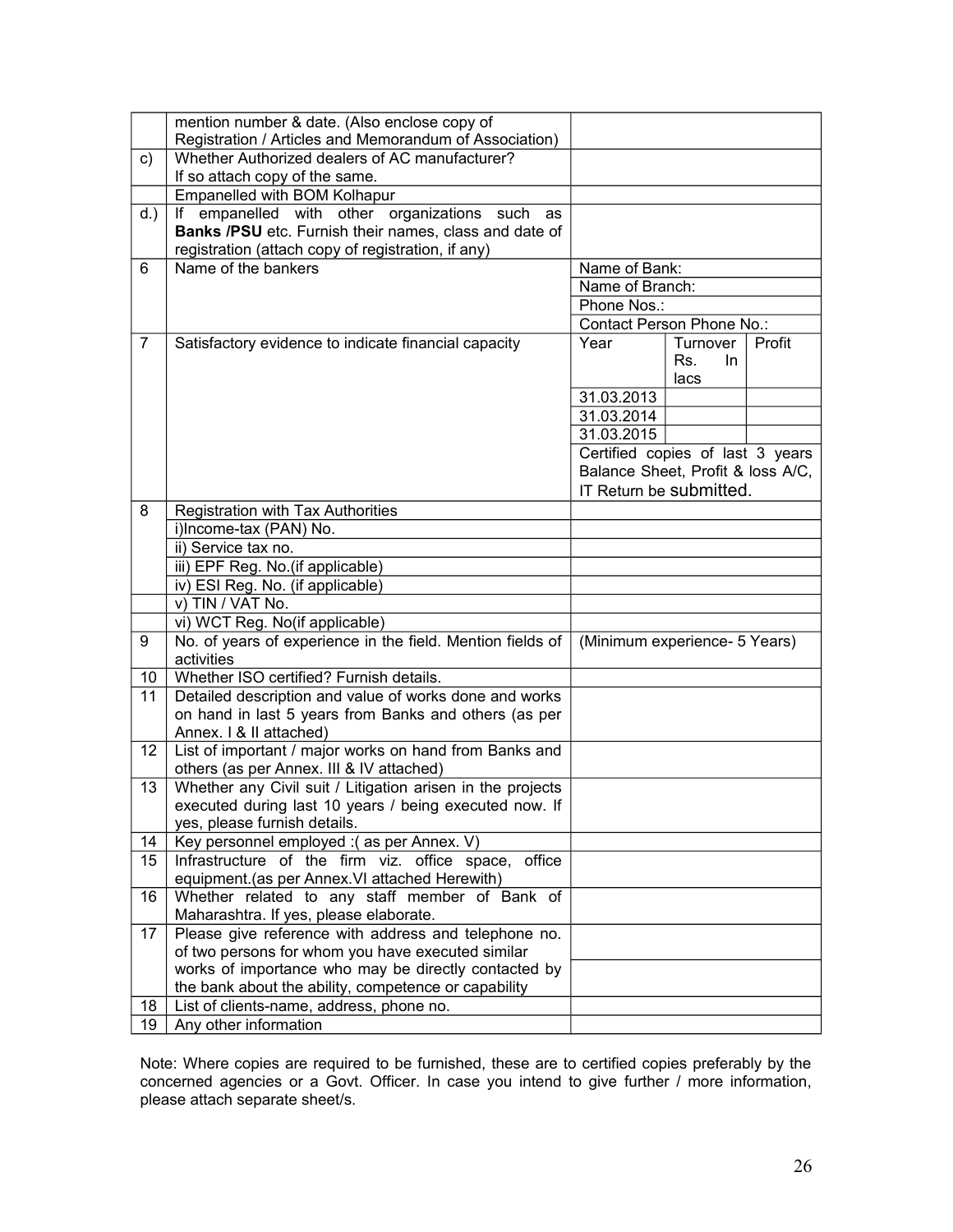Signature and Seal of the Applicant

| PARTICULARS OF WORKS EXECUTED FOR BANKS as CLIENT |                |             |                   |          |                   |                    |             |  |  |
|---------------------------------------------------|----------------|-------------|-------------------|----------|-------------------|--------------------|-------------|--|--|
| SR.                                               | of<br>Name     | Short       | Name &            | Value of | <b>Stipulated</b> | <b>Actual time</b> | of<br>Copy  |  |  |
| No.                                               | Work           | description | <b>Address of</b> | work     | time              | οf                 | <b>Work</b> |  |  |
|                                                   | /Project       | оf          | Owner /           | executed | οf                | completion         | Order &     |  |  |
|                                                   | executed       | work        | <b>Consultant</b> |          | completion        |                    | completion  |  |  |
|                                                   | with name      |             |                   |          |                   |                    | certificate |  |  |
|                                                   | &address       |             |                   |          |                   |                    | the<br>from |  |  |
|                                                   | the<br>οf      |             |                   |          |                   |                    | Bank.       |  |  |
|                                                   | client bank.   |             |                   |          |                   |                    |             |  |  |
|                                                   |                |             |                   |          |                   |                    |             |  |  |
|                                                   | $\overline{2}$ | 3           | 4                 | 5        | 6                 | 7                  | 8           |  |  |
|                                                   |                |             |                   |          |                   |                    |             |  |  |
|                                                   |                |             |                   |          |                   |                    |             |  |  |
|                                                   |                |             |                   |          |                   |                    |             |  |  |
|                                                   |                |             |                   |          |                   |                    |             |  |  |
|                                                   |                |             |                   |          |                   |                    |             |  |  |
|                                                   |                |             |                   |          |                   |                    |             |  |  |

### **PROFORMA – I**

### Signature of the Applicant

Note: The list is to be substantiated with the documentary evidence such as work order and completion certificates in absence of which the application is liable to be rejected. Other works should be mentioned on separate sheet.

|     | <u>FANTIGULANS OF WONNS EXECUTED FON OTHEN GLIENTS</u> |              |                   |          |                   |                    |             |  |  |  |
|-----|--------------------------------------------------------|--------------|-------------------|----------|-------------------|--------------------|-------------|--|--|--|
| SR. | Work<br>of<br>Name                                     | <b>Short</b> | Name &            | Value of | <b>Stipulated</b> | <b>Actual time</b> | of<br>Copy  |  |  |  |
| No. | /Project executed                                      | description  | <b>Address of</b> | work     | time              | оf                 | Work        |  |  |  |
|     | with<br>name                                           | οf           | Owner /           | executed | οf                | completion         | Order &     |  |  |  |
|     | &address of the                                        | work         | <b>Consultant</b> |          | completion        |                    | completion  |  |  |  |
|     | client.                                                |              |                   |          |                   |                    | certificate |  |  |  |
|     |                                                        |              |                   |          |                   |                    | from        |  |  |  |
|     |                                                        |              |                   |          |                   |                    | the Client. |  |  |  |
|     |                                                        |              |                   |          |                   |                    |             |  |  |  |
| и   | $\overline{2}$                                         | 3            | 4                 | 5        | 6                 | 7                  | 8           |  |  |  |
|     |                                                        |              |                   |          |                   |                    |             |  |  |  |
|     |                                                        |              |                   |          |                   |                    |             |  |  |  |
|     |                                                        |              |                   |          |                   |                    |             |  |  |  |
|     |                                                        |              |                   |          |                   |                    |             |  |  |  |
|     |                                                        |              |                   |          |                   |                    |             |  |  |  |
|     |                                                        |              |                   |          |                   |                    |             |  |  |  |
|     |                                                        |              |                   |          |                   |                    |             |  |  |  |
|     |                                                        |              |                   |          |                   |                    |             |  |  |  |
|     |                                                        |              |                   |          |                   |                    |             |  |  |  |
|     |                                                        |              |                   |          |                   |                    |             |  |  |  |

#### **PROFORMA – II** PARTICULARS OF WORKS EXECUTED FOR OTHER CLIENTS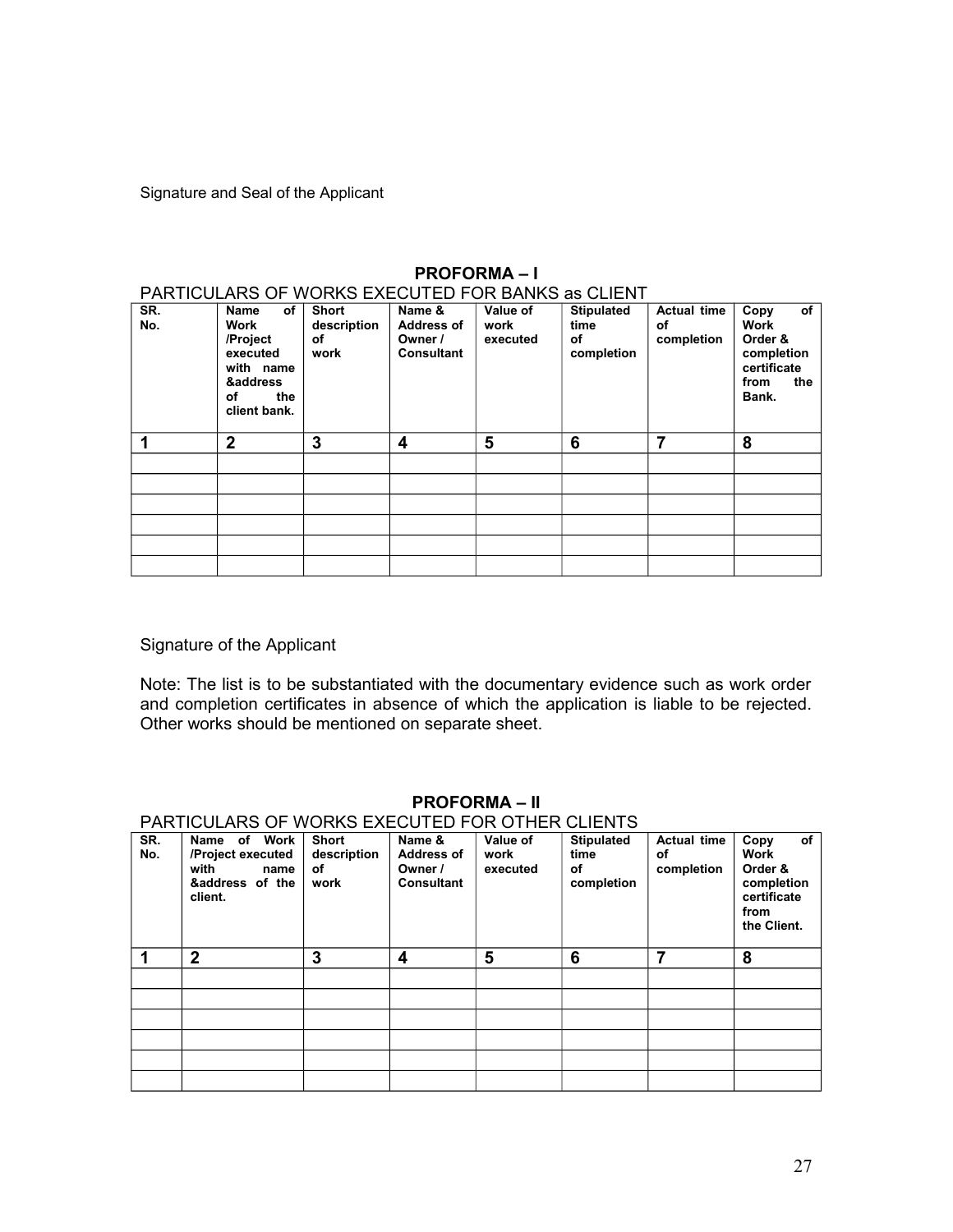Note: The list is to be substantiated with the documentary evidence such as work order and completion certificates in absence of which the application is liable to be rejected. Other works should be mentioned on separate sheet.

| <b>PROFORMA – III</b> |                                                                                     |                                    |                                                             |                                          |                                               |                                          |                                                      |  |  |  |  |
|-----------------------|-------------------------------------------------------------------------------------|------------------------------------|-------------------------------------------------------------|------------------------------------------|-----------------------------------------------|------------------------------------------|------------------------------------------------------|--|--|--|--|
|                       | PARTICULARS OF WORKS ON HAND FROM BANKS                                             |                                    |                                                             |                                          |                                               |                                          |                                                      |  |  |  |  |
| SR.<br>No.            | Name of<br>Work /<br>Project<br>with name<br>&<br>address of<br>the client<br>Bank. | Short<br>description<br>of<br>work | Name &<br><b>Address of</b><br>Owner /<br><b>Consultant</b> | Value of<br>work<br>to<br>be<br>executed | <b>Stipulated</b><br>time<br>of<br>completion | <b>Expected</b><br>time of<br>completion | of<br>Copy<br><b>Work</b><br>Order from<br>the Bank. |  |  |  |  |
| 1                     | $\overline{2}$                                                                      | 3                                  | 4                                                           | 5                                        | 6                                             | 7                                        | 8                                                    |  |  |  |  |
|                       |                                                                                     |                                    |                                                             |                                          |                                               |                                          |                                                      |  |  |  |  |
|                       |                                                                                     |                                    |                                                             |                                          |                                               |                                          |                                                      |  |  |  |  |
|                       |                                                                                     |                                    |                                                             |                                          |                                               |                                          |                                                      |  |  |  |  |
|                       |                                                                                     |                                    |                                                             |                                          |                                               |                                          |                                                      |  |  |  |  |
|                       |                                                                                     |                                    |                                                             |                                          |                                               |                                          |                                                      |  |  |  |  |
|                       |                                                                                     |                                    |                                                             |                                          |                                               |                                          |                                                      |  |  |  |  |

### Signature of the Applicant

Note: The list is to be substantiated with the documentary evidence such as work order and completion certificates in absence of which the application is liable to be rejected. Other works should be mentioned on separate sheet.

### **PROFORMA – IV**

### PARTICULARS OF WORKS ON HAND FROM OTHER CLIENTS

| SR.<br>No. | Name of<br>Work /<br>Project<br>with name<br>&<br>address of<br>the client. | <b>Short</b><br>description<br>οf<br>work | Name &<br><b>Address of</b><br>Owner /<br><b>Consultant</b> | Value of<br>Work to be<br>executed | Stipulated<br>time<br>of<br>completion | <b>Expected</b><br>time of<br>completion | of<br>Copy<br><b>Work</b><br>Order from<br>the Client. |
|------------|-----------------------------------------------------------------------------|-------------------------------------------|-------------------------------------------------------------|------------------------------------|----------------------------------------|------------------------------------------|--------------------------------------------------------|
| 1          | $\mathbf{2}$                                                                | 3                                         | 4                                                           | 5                                  | 6                                      | 7                                        | 8                                                      |
|            |                                                                             |                                           |                                                             |                                    |                                        |                                          |                                                        |
|            |                                                                             |                                           |                                                             |                                    |                                        |                                          |                                                        |
|            |                                                                             |                                           |                                                             |                                    |                                        |                                          |                                                        |
|            |                                                                             |                                           |                                                             |                                    |                                        |                                          |                                                        |
|            |                                                                             |                                           |                                                             |                                    |                                        |                                          |                                                        |
|            |                                                                             |                                           |                                                             |                                    |                                        |                                          |                                                        |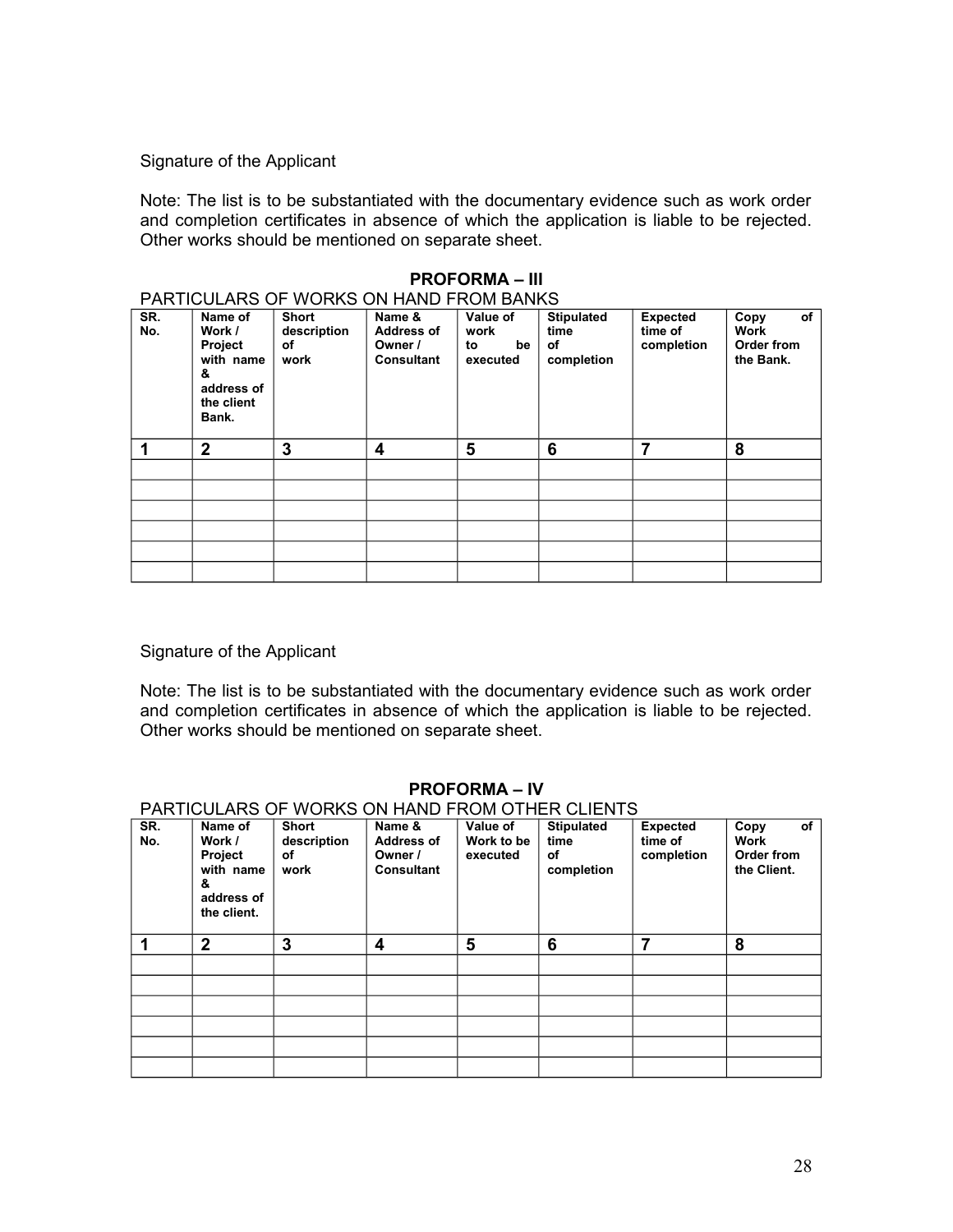Note: The list is to be substantiated with the documentary evidence such as work order and completion certificates in absence of which the application is liable to be rejected. Other works should be mentioned on separate sheet.

|           | KEY PERSONNEL PERMANENTLY EMPLOYED |             |                |                   |                           |                                                                              |                                                                                                                                                                       |                          |  |  |  |
|-----------|------------------------------------|-------------|----------------|-------------------|---------------------------|------------------------------------------------------------------------------|-----------------------------------------------------------------------------------------------------------------------------------------------------------------------|--------------------------|--|--|--|
| Sr<br>No. | <b>Name</b>                        | Designation | Qualifications | <b>Experience</b> | Years<br>with the<br>firm | Name<br>of<br>project<br>handled<br>costing<br>over<br><b>Rs.20</b><br>lakhs | Indicate special<br>expertise<br>such<br>as<br>Advance<br>Mgt.<br>Tech.<br>like CPM / PERT<br>&<br><b>Projects</b><br>in<br>which such<br>techniques were<br>employed | Any other<br>information |  |  |  |
| 1         | $\mathbf{2}$                       | 3           | 4              | 5                 | 6                         | 7                                                                            | 8                                                                                                                                                                     | 9                        |  |  |  |
|           |                                    |             |                |                   |                           |                                                                              |                                                                                                                                                                       |                          |  |  |  |
|           |                                    |             |                |                   |                           |                                                                              |                                                                                                                                                                       |                          |  |  |  |
|           |                                    |             |                |                   |                           |                                                                              |                                                                                                                                                                       |                          |  |  |  |
|           |                                    |             |                |                   |                           |                                                                              |                                                                                                                                                                       |                          |  |  |  |
|           |                                    |             |                |                   |                           |                                                                              |                                                                                                                                                                       |                          |  |  |  |

### **ANNEXURE - V**

### Signature of the Applicant

Details of Infrastructure in Office

Note: The list is to be substantiated with the documentary evidence such as work order and completion certificates in absence of which the application is liable to be rejected. Other works should be mentioned on separate sheet.

### **ANNEXURE – VI**

| SR.            | <b>Items</b>                                                                | <b>Numbers</b> | <b>Details</b> |
|----------------|-----------------------------------------------------------------------------|----------------|----------------|
| No.            |                                                                             |                |                |
| 1              | Address of the office                                                       |                |                |
| $\mathbf{2}$   | Office premises, area etc. in<br>sq.ft.                                     |                |                |
| 3              | Fax / M/C                                                                   |                |                |
| 4              | <b>Telephones</b>                                                           |                |                |
| $5\phantom{1}$ | Other instruments                                                           |                |                |
| 6              | Software/s used for planning,<br>estimation, execution,<br>supervision etc. |                |                |
| 7              | Reference books used for<br>estimates / rate analysis etc.<br>Information   |                |                |
| 8              | Subscription to magazines,                                                  |                |                |